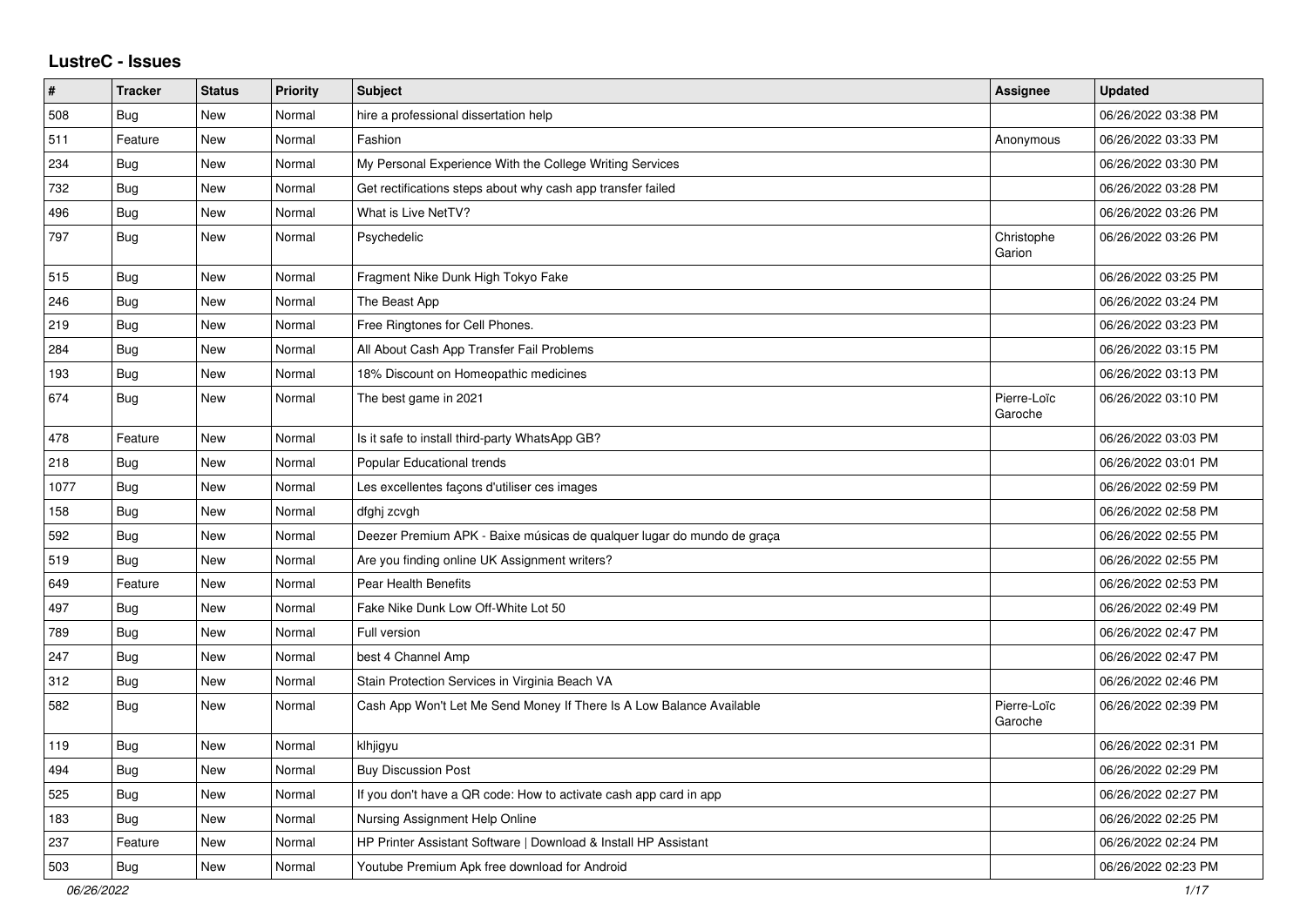| $\vert$ # | <b>Tracker</b> | <b>Status</b> | <b>Priority</b> | <b>Subject</b>                                                      | <b>Assignee</b>        | <b>Updated</b>      |
|-----------|----------------|---------------|-----------------|---------------------------------------------------------------------|------------------------|---------------------|
| 513       | <b>Bug</b>     | New           | Normal          | Unlock cash app account using the easy steps:                       | Anonymous              | 06/26/2022 02:22 PM |
| 822       | <b>Bug</b>     | New           | Normal          | Dowload Your Boyfriend Game                                         |                        | 06/26/2022 02:21 PM |
| 250       | Bug            | New           | Normal          | Reviews of phone ringtones                                          |                        | 06/26/2022 02:11 PM |
| 573       | <b>Bug</b>     | New           | Normal          | Experimente lo mejor en la aplicación Apk de juegos gratis          |                        | 06/26/2022 02:11 PM |
| 531       | <b>Bug</b>     | New           | Normal          | Cheap Assignment Writing Service UK                                 | Anonymous              | 06/26/2022 02:10 PM |
| 248       | <b>Bug</b>     | New           | Normal          | Mobile ringtones and attractiveness ringtones                       |                        | 06/26/2022 02:05 PM |
| 278       | <b>Bug</b>     | New           | Normal          | Cash App Help & Solutions - Here You Will Get Better Assistance     |                        | 06/26/2022 02:05 PM |
| 961       | Bug            | New           | Normal          | TeaTv is an Android                                                 |                        | 06/26/2022 02:02 PM |
| 141       | Feature        | New           | Normal          | Something about jerry curly                                         |                        | 06/26/2022 02:02 PM |
| 589       | <b>Bug</b>     | New           | Normal          | How can I get the cash app phone number of customer support?        |                        | 06/26/2022 01:59 PM |
| 180       | Feature        | New           | Normal          | homoeobazaar                                                        |                        | 06/26/2022 01:57 PM |
| 754       | <b>Bug</b>     | New           | Normal          | Cómo descargar tonos gratis de teléfono celular                     |                        | 06/26/2022 01:56 PM |
| 345       | Bug            | <b>New</b>    | Normal          | Stain Protection Services in Chesapeake VA                          |                        | 06/26/2022 01:53 PM |
| 568       | <b>Bug</b>     | New           | Normal          | Instale a versão mais recente do YouTube Premium                    |                        | 06/26/2022 01:53 PM |
| 267       | Bug            | New           | Normal          | How To Use Internet Radio Services To Listen To Your Favorite Songs |                        | 06/26/2022 01:52 PM |
| 768       | <b>Bug</b>     | New           | Normal          | Where can you buy best jackets online?                              |                        | 06/26/2022 01:50 PM |
| 175       | Feature        | New           | Normal          | All About Cash App Transfer Fail Problems                           |                        | 06/26/2022 01:45 PM |
| 144       | <b>Bug</b>     | New           | Normal          | curly bob lace front wigs                                           |                        | 06/26/2022 01:44 PM |
| 705       | <b>Bug</b>     | New           | Normal          | wuxiaworld                                                          |                        | 06/26/2022 01:43 PM |
| 784       | <b>Bug</b>     | New           | Normal          | How To Add Money On Cash App Card And Check The Funds?              |                        | 06/26/2022 01:43 PM |
| 553       | Bug            | New           | Normal          | Cinema HD APK - Free Movie Enjoyment App on Android                 |                        | 06/26/2022 01:39 PM |
| 151       | Feature        | New           | Normal          | Law Essay Writing Service - Assignments Planet                      |                        | 06/26/2022 01:33 PM |
| 487       | Bug            | New           | Normal          | Cheap Fake Dunks                                                    |                        | 06/26/2022 01:31 PM |
| 699       | <b>Bug</b>     | New           | Normal          | Would you be able to utilize Cash App Twitch?                       |                        | 06/26/2022 01:31 PM |
| 735       | <b>Bug</b>     | New           | Normal          | A quick fix of how to get money back from cash app stocks           |                        | 06/26/2022 01:31 PM |
| 575       | Feature        | New           | Low             | cheap jordan replicas for sale                                      | Pierre-Loïc<br>Garoche | 06/26/2022 01:30 PM |
| 773       | <b>Bug</b>     | New           | Normal          | Spades - Play online free                                           |                        | 06/26/2022 01:26 PM |
| 265       | <b>Bug</b>     | New           | Normal          | 3 Faq's On Downloading To Your Apple Ipod                           |                        | 06/26/2022 01:26 PM |
| 146       | <b>Bug</b>     | New           | Normal          | bayabais                                                            |                        | 06/26/2022 01:26 PM |
| 469       | Bug            | New           | Normal          | Germs Removal Westchester MA                                        |                        | 06/26/2022 01:24 PM |
| 623       | <b>Bug</b>     | New           | Normal          | Listen to online radio stations for mobile phones                   |                        | 06/26/2022 01:20 PM |
| 292       | <b>Bug</b>     | New           | Normal          | Venmo to Cash App Transfer Of Money- Explore Here                   |                        | 06/26/2022 01:20 PM |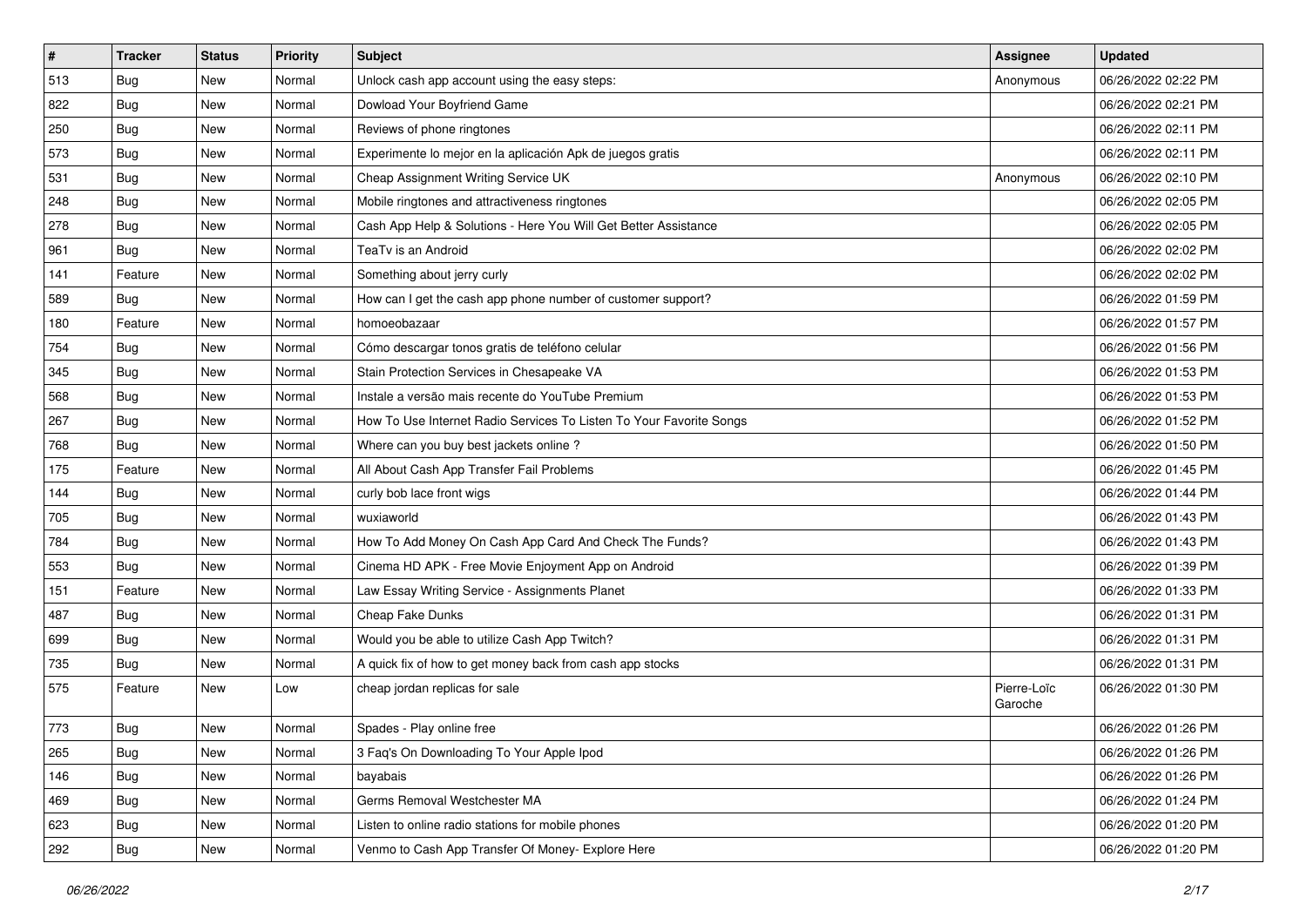| $\vert$ # | <b>Tracker</b> | <b>Status</b> | Priority | Subject                                                                       | <b>Assignee</b>        | <b>Updated</b>      |
|-----------|----------------|---------------|----------|-------------------------------------------------------------------------------|------------------------|---------------------|
| 640       | <b>Bug</b>     | New           | Normal   | play game with me                                                             |                        | 06/26/2022 01:19 PM |
| 501       | Bug            | New           | Normal   | How Do I Annihilate Cash App Transfer Failed Problems Effectively             | Pierre-Loïc<br>Garoche | 06/26/2022 01:18 PM |
| 493       | Feature        | New           | High     | chainsaw dance                                                                |                        | 06/26/2022 01:18 PM |
| 759       | <b>Bug</b>     | New           | Normal   | Canon IJ Network Tool                                                         | Pierre-Loïc<br>Garoche | 06/26/2022 01:17 PM |
| 523       | <b>Bug</b>     | New           | Normal   | What Is The Right Google Account Recovery Aid To Regain Account Access?       | Pierre-Loïc<br>Garoche | 06/26/2022 01:15 PM |
| 687       | <b>Bug</b>     | New           | Normal   | How to use twitch.tv/activate?                                                |                        | 06/26/2022 01:15 PM |
| 1018      | <b>Bug</b>     | New           | Normal   | So erhalten Sie ein kostenloses Hörbuch                                       |                        | 06/26/2022 01:15 PM |
| 694       | Bug            | New           | Normal   | How to Get Guidance On How To Cash App Withdrawal Limit?                      | Christophe<br>Garion   | 06/26/2022 01:15 PM |
| 510       | Feature        | New           | Normal   | Fashion                                                                       | Anonymous              | 06/26/2022 01:11 PM |
| 88        | Bug            | New           | Normal   | kind2 output: When for node arguments                                         | Pierre-Loïc<br>Garoche | 06/26/2022 01:11 PM |
| 555       | <b>Bug</b>     | New           | Normal   | web design development in hyderabad                                           |                        | 06/26/2022 01:08 PM |
| 798       | <b>Bug</b>     | New           | Normal   | Who Is an ETL Engineer                                                        |                        | 06/26/2022 01:07 PM |
| 537       | <b>Bug</b>     | New           | Normal   | Get tech assistance with customer support on ATT Yahoo email login issue.     |                        | 06/26/2022 01:06 PM |
| 157       | <b>Bug</b>     | New           | Normal   | Forget cash app pin                                                           |                        | 06/26/2022 01:04 PM |
| 529       | <b>Bug</b>     | New           | Normal   | Thop TV APK - Free Download for Android                                       |                        | 06/26/2022 01:03 PM |
| 664       | Bug            | New           | Normal   | Tea TV Apk Download - The Best Way to Watch Movies Offline                    |                        | 06/26/2022 12:59 PM |
| 289       | <b>Bug</b>     | New           | Normal   | Recover Yahoo Mail Forgotten Password - Explore Kanata Chinese                |                        | 06/26/2022 12:59 PM |
| 811       | <b>Bug</b>     | New           | Normal   | Canon IJ Network Tool                                                         |                        | 06/26/2022 12:58 PM |
| 251       | Bug            | New           | Normal   | All About Cash App Transfer Fail Problems                                     | Pierre-Loïc<br>Garoche | 06/26/2022 12:57 PM |
| 136       | Bug            | New           | Normal   | snappow                                                                       |                        | 06/26/2022 12:51 PM |
| 189       | Bug            | New           | Normal   | <b>College Biology Writing Services</b>                                       |                        | 06/26/2022 12:50 PM |
| 922       | Bug            | New           | Normal   | Why Is The Need For Assignment Writing Services?                              |                        | 06/26/2022 12:42 PM |
| 228       | <b>Bug</b>     | New           | Normal   | Why Does Cash App Transaction Failed? - Here Is the Answer                    |                        | 06/26/2022 12:40 PM |
| 275       | <b>Bug</b>     | New           | Normal   | Activate Cash App Card With Or Without QR - Step By Step Guide                | Pierre-Loïc<br>Garoche | 06/26/2022 12:33 PM |
| 783       | <b>Bug</b>     | New           | Normal   | How Do I Determine The Reasons And Solutions To Fix Cash App Transfer Failed? |                        | 06/26/2022 12:30 PM |
| 263       | Feature        | New           | Normal   | Wrecked Car Is Nothing But A Worthless                                        | Pierre-Loïc<br>Garoche | 06/26/2022 12:27 PM |
| 749       | Bug            | New           | Normal   | The Best Bubble Shooter Game for Android                                      |                        | 06/26/2022 12:12 PM |
| 719       | Bug            | New           | Normal   | How Do I Send \$5000 Through Cash App Account With Ease?                      |                        | 06/26/2022 12:11 PM |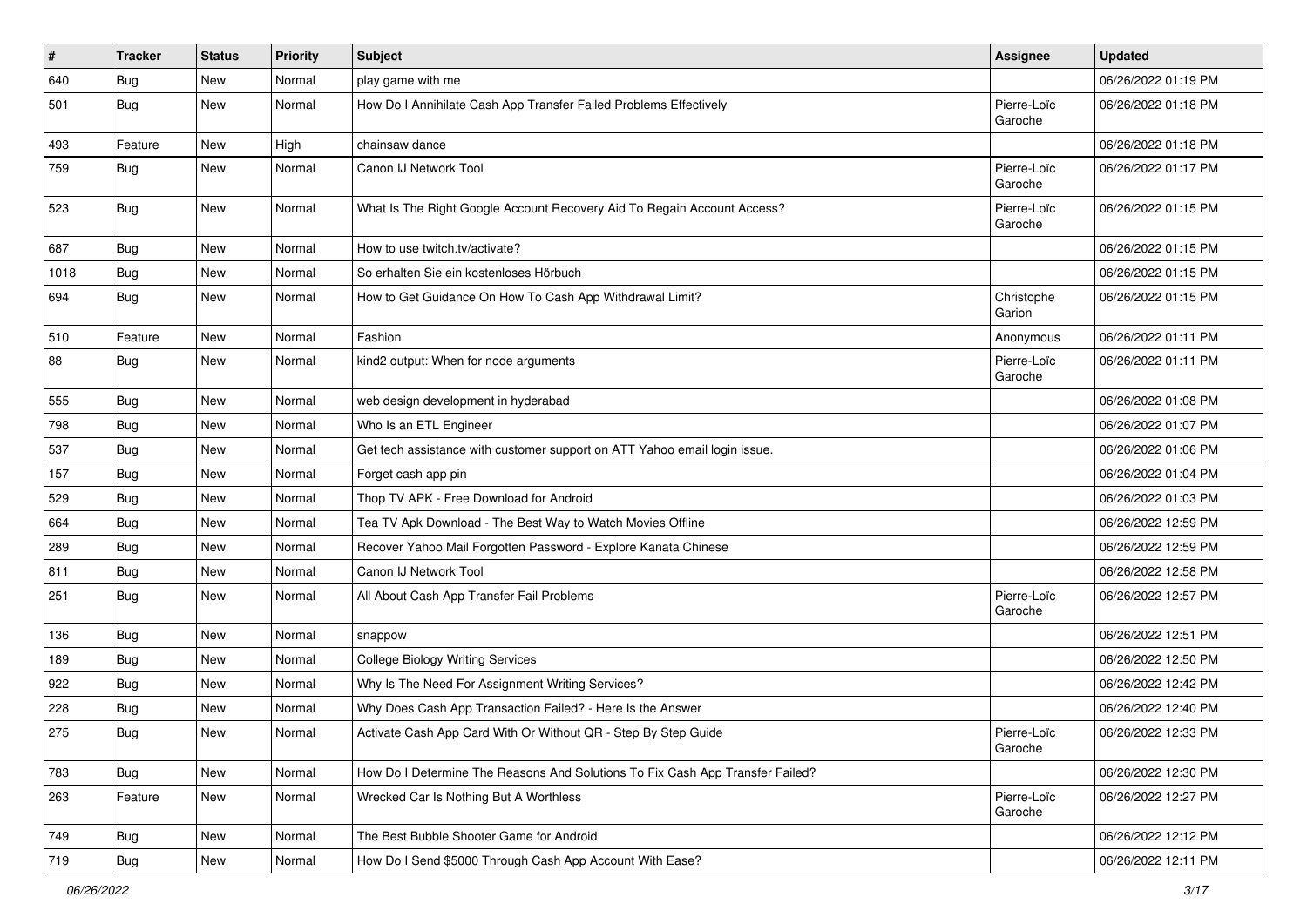| $\vert$ # | <b>Tracker</b> | <b>Status</b> | <b>Priority</b> | <b>Subject</b>                                                                         | Assignee               | <b>Updated</b>      |
|-----------|----------------|---------------|-----------------|----------------------------------------------------------------------------------------|------------------------|---------------------|
| 941       | <b>Bug</b>     | New           | Normal          | is Disney Now and Disney Plus different?                                               |                        | 06/26/2022 12:10 PM |
| 622       | Bug            | New           | Normal          | CheapestMedsShop   100% Safe Medicines Online in UK & AUS.                             |                        | 06/26/2022 12:06 PM |
| 1115      | Bug            | New           | Normal          | How to access your saved favorite Tiktok                                               |                        | 06/26/2022 12:01 PM |
| 466       | <b>Bug</b>     | New           | Normal          | Floor Stripping Westchester MA                                                         |                        | 06/26/2022 11:57 AM |
| 549       | Bug            | New           | Normal          | Radio Luisteren                                                                        |                        | 06/26/2022 11:56 AM |
| 260       | <b>Bug</b>     | New           | Normal          | Web Design Services Near Me                                                            |                        | 06/26/2022 11:55 AM |
| 75        | <b>Bug</b>     | New           | Normal          | exception File "checks/algebraicLoop.ml", line 368, characters 16-22: Assertion failed |                        | 06/26/2022 11:50 AM |
| 491       | Feature        | New           | Normal          | Automatically download and paste Reddit wallpapers into Windows                        |                        | 06/26/2022 11:49 AM |
| 486       | <b>Bug</b>     | New           | Low             | HP Wireless Printer Setup                                                              | Anonymous              | 06/26/2022 11:47 AM |
| 333       | Bug            | New           | Normal          | Mold Removal Services in Norfolk VA                                                    |                        | 06/26/2022 11:46 AM |
| 126       | Feature        | New           | Normal          | Stussy Air Force 1 replica                                                             |                        | 06/26/2022 11:44 AM |
| 264       | <b>Bug</b>     | New           | Normal          | We Buy Your Unwanted Car                                                               | Corentin<br>Lauverjat  | 06/26/2022 11:42 AM |
| 150       | Bug            | New           | Normal          | dfgh                                                                                   |                        | 06/26/2022 11:41 AM |
| 702       | Bug            | New           | Normal          | Avail Chime Customer Service to know How To Get Chime Bank Statement                   |                        | 06/26/2022 11:41 AM |
| 500       | Bug            | New           | Normal          | Simply contact the technical team, to find the solution to cash app refund problems.   | Pierre-Loïc<br>Garoche | 06/26/2022 11:36 AM |
| 194       | Bug            | New           | Normal          | lace closure wigs                                                                      |                        | 06/26/2022 11:34 AM |
| 1120      | <b>Bug</b>     | New           | Normal          | Summary of 5 best coloring apps on phones                                              |                        | 06/26/2022 11:32 AM |
| 231       | <b>Bug</b>     | New           | Normal          | Is the ringtone download difficult or not?                                             | Pierre-Loïc<br>Garoche | 06/26/2022 11:30 AM |
| 777       | Bug            | New           | Normal          | Obtain driving instructions using Google Maps.                                         |                        | 06/26/2022 11:30 AM |
| 209       | <b>Bug</b>     | New           | Normal          | Neglect to access old Cash App account considering message notice issue? Contact help. |                        | 06/26/2022 11:29 AM |
| 522       | Feature        | New           | Normal          | Can You Check App Limits, If Cash app won't let me send money?                         |                        | 06/26/2022 11:29 AM |
| 536       | <b>Bug</b>     | New           | Normal          | How to check the balance on the cash app card                                          | Hamza<br>Bourbouh      | 06/26/2022 11:28 AM |
| 495       | <b>Bug</b>     | New           | Normal          | Twitch Clip Downloader Download Twitch Clips Online 2021                               |                        | 06/26/2022 11:27 AM |
| 230       | <b>Bug</b>     | New           | Normal          | Add Money To Cash App Card - Auto Cash Apps                                            |                        | 06/26/2022 11:25 AM |
| 258       | <b>Bug</b>     | New           | Normal          | Fake Nike Dunk High AMBUSH Deep Royal                                                  |                        | 06/26/2022 11:25 AM |
| 698       | Feature        | New           | Normal          | Connect with cash app representative to ask about cash app flip scam                   |                        | 06/26/2022 11:24 AM |
| 574       | Bug            | New           | Normal          | How to fix the Epson printer offline issue due to a wired connection?                  |                        | 06/26/2022 11:19 AM |
| 620       | Bug            | New           | Normal          | Viagra Meds: Fastest & Quick Delivery On Your Doorstep - USA                           |                        | 06/26/2022 11:15 AM |
| 604       | <b>Bug</b>     | New           | Normal          | Idle Game Online                                                                       |                        | 06/26/2022 11:11 AM |
| 473       | <b>Bug</b>     | New           | Normal          | Floor Stripping Arlington MA                                                           |                        | 06/26/2022 11:10 AM |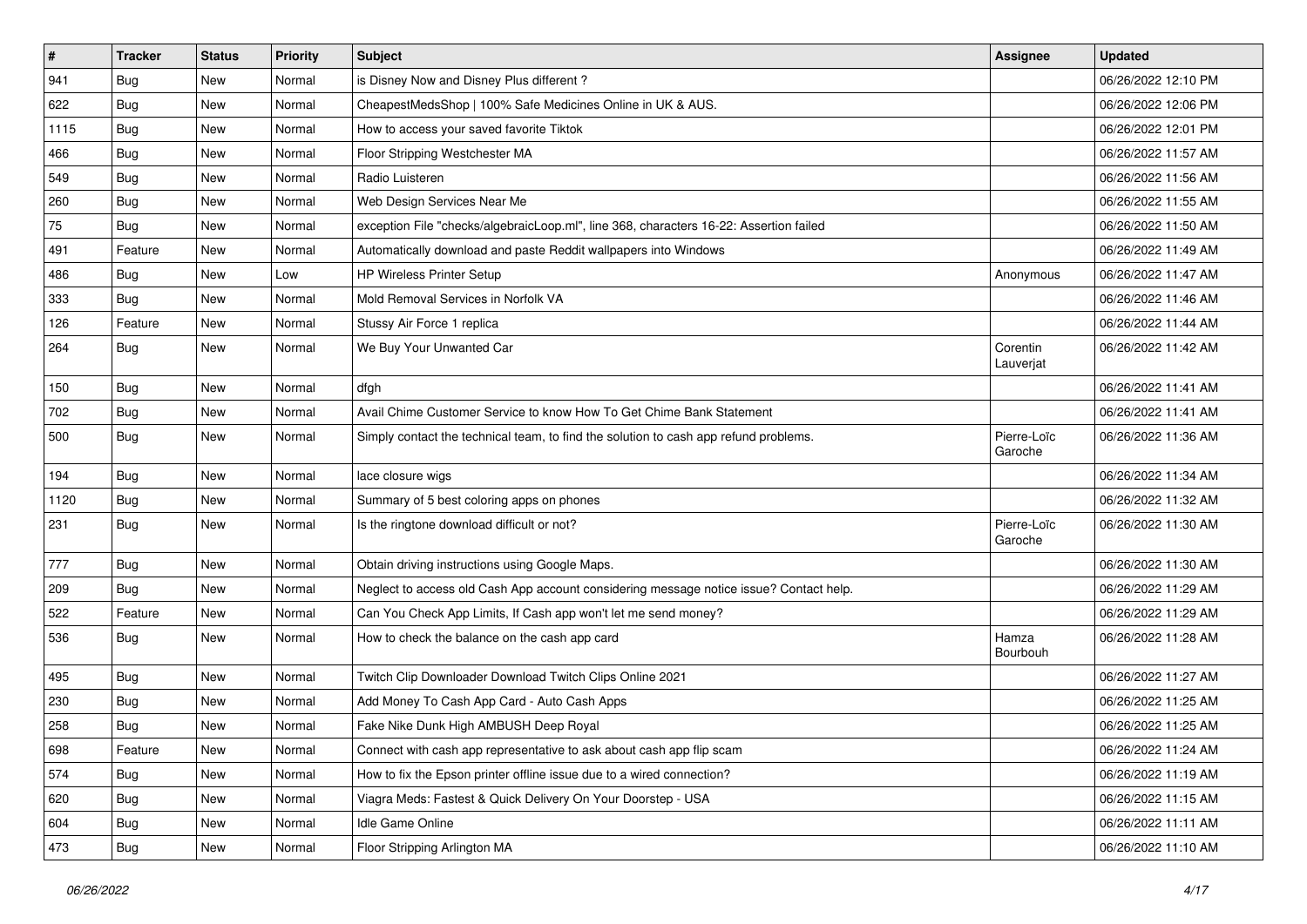| $\vert$ # | <b>Tracker</b> | <b>Status</b> | <b>Priority</b> | Subject                                                                                  | <b>Assignee</b>        | <b>Updated</b>      |
|-----------|----------------|---------------|-----------------|------------------------------------------------------------------------------------------|------------------------|---------------------|
| 685       | <b>Bug</b>     | New           | Low             | youtube thumbnail downloader                                                             | Pierre-Loïc<br>Garoche | 06/26/2022 11:07 AM |
| 257       | <b>Bug</b>     | New           | Normal          | Best latte machines                                                                      |                        | 06/26/2022 11:07 AM |
| 505       | Bug            | New           | Normal          | www.trendmicro.com/activate                                                              |                        | 06/26/2022 11:07 AM |
| 255       | Feature        | New           | Normal          | best doctor for psoriasis                                                                |                        | 06/26/2022 11:03 AM |
| 788       | <b>Bug</b>     | New           | Normal          | Intro Maker Mod APK                                                                      |                        | 06/26/2022 11:01 AM |
| 541       | Bug            | New           | Normal          | How to fix the cash app payment failed errors?                                           |                        | 06/26/2022 11:01 AM |
| 488       | Bug            | New           | Normal          | Quick solution to solve cash app dispute by the technical team                           |                        | 06/26/2022 10:58 AM |
| 470       | <b>Bug</b>     | New           | Normal          | Commercial Floor Cleaning Westchester MA                                                 |                        | 06/26/2022 10:56 AM |
| 140       | Bug            | New           | Normal          | sugarbalanceusa                                                                          |                        | 06/26/2022 10:54 AM |
| 567       | <b>Bug</b>     | New           | Normal          | Singapore assignment help                                                                |                        | 06/26/2022 10:52 AM |
| 205       | <b>Bug</b>     | New           | Low             | Mens Designer Glasses                                                                    |                        | 06/26/2022 10:52 AM |
| 282       | Bug            | New           | Normal          | Activate Cash App Card: Learn Simple Steps & Fix Errors                                  |                        | 06/26/2022 10:39 AM |
| 118       | <b>Bug</b>     | New           | Normal          | golf                                                                                     | Anonymous              | 06/26/2022 10:39 AM |
| 696       | Bug            | New           | Normal          | How to Install the TuMangaOnline App                                                     |                        | 06/26/2022 10:39 AM |
| 547       | <b>Bug</b>     | New           | Normal          | Get rid of the issue of cash app down by calling experts.                                |                        | 06/26/2022 10:38 AM |
| 764       | <b>Bug</b>     | New           | Normal          | What is available to see what I can watch HBO Max?                                       |                        | 06/26/2022 10:38 AM |
| 952       | Bug            | New           | Normal          | Canon IJ Network Tool                                                                    |                        | 06/26/2022 10:35 AM |
| 577       | Bug            | New           | Normal          | Follow these easy steps to make Admiral Casino Login                                     |                        | 06/26/2022 10:30 AM |
| 812       | Feature        | <b>New</b>    | Normal          | canon.com/ijsetup                                                                        |                        | 06/26/2022 10:21 AM |
| 168       | <b>Bug</b>     | New           | Normal          | UFC 256 Live Stream Online                                                               |                        | 06/26/2022 10:16 AM |
| 662       | <b>Bug</b>     | New           | Normal          | Oreo TV Download - The Easiest Way to Watch Live TV                                      |                        | 06/26/2022 10:14 AM |
| 581       | Bug            | New           | Normal          | E-Learning Course Help                                                                   |                        | 06/26/2022 10:14 AM |
| 597       | <b>Bug</b>     | New           | Normal          | Universo s / f Download                                                                  |                        | 06/26/2022 10:14 AM |
| 169       | <b>Bug</b>     | New           | Normal          | CV Maker - UAE CV Writing Agency                                                         |                        | 06/26/2022 10:12 AM |
| 617       | <b>Bug</b>     | New           | Normal          | Buy Vidalista Tablets (Tadalafil) at [\$25 OFF + Free Shipping] Vidalistatablets         |                        | 06/26/2022 10:11 AM |
| 214       | Feature        | New           | Normal          | Five Christmas Apps For Apple Users                                                      |                        | 06/26/2022 10:10 AM |
| 502       | <b>Bug</b>     | New           | Normal          | Les instructions pour définir des sonneries pour iPhone sont simples et faciles à suivre |                        | 06/26/2022 10:10 AM |
| 967       | Feature        | New           | Normal          | stream live nfl games free online                                                        |                        | 06/26/2022 10:09 AM |
| 190       | Bug            | New           | Normal          | All About Cash App Transfer Fail Problems                                                |                        | 06/26/2022 10:07 AM |
| 215       | Bug            | New           | Normal          | How For Top Level Cell Phone For You                                                     |                        | 06/26/2022 10:03 AM |
| 372       | Bug            | New           | Normal          | Auto Transport Services in Arlington County VA                                           |                        | 06/26/2022 10:03 AM |
| 184       | Bug            | New           | Normal          | Affordable Business Writing Services                                                     |                        | 06/26/2022 09:46 AM |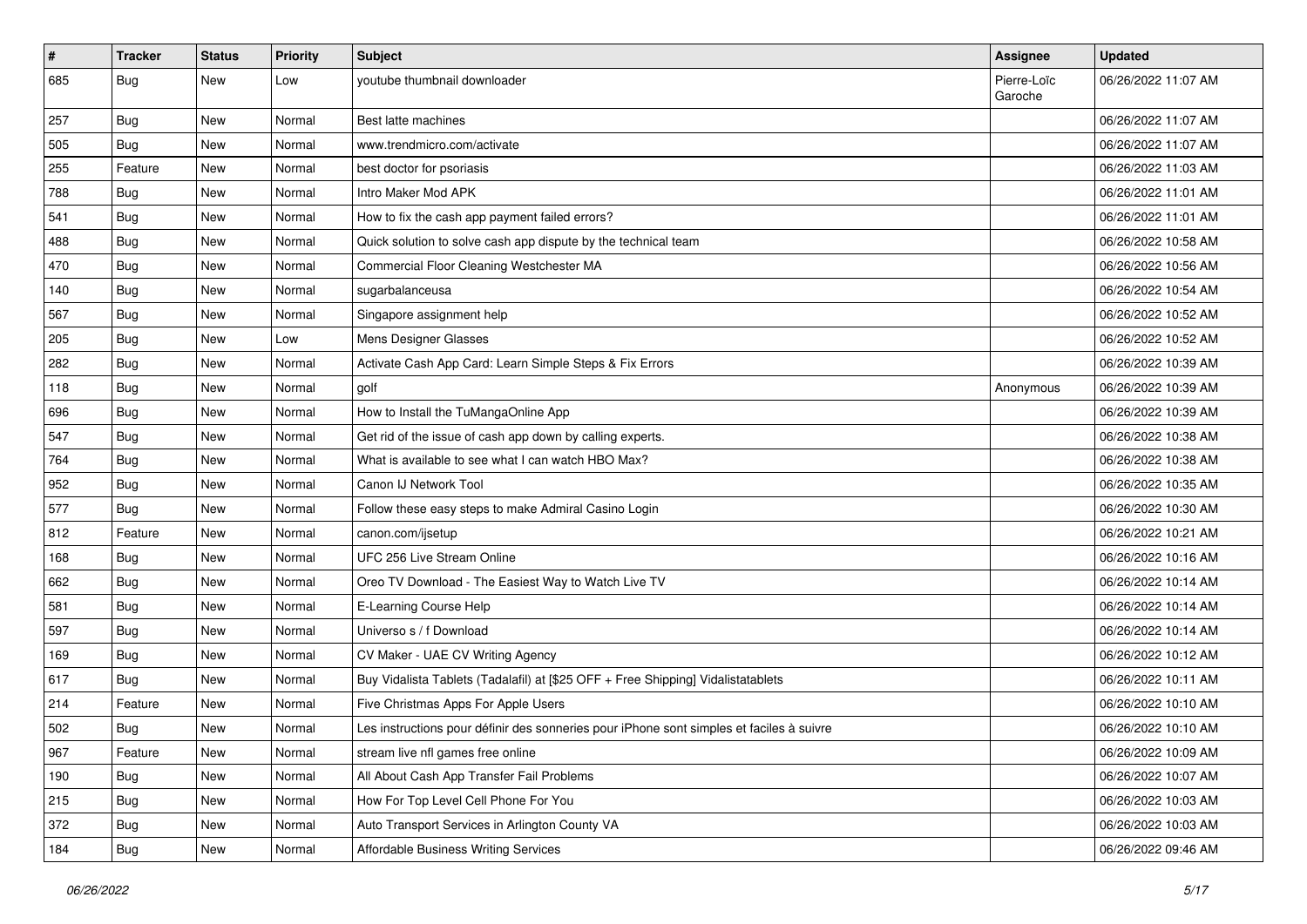| $\vert$ # | <b>Tracker</b> | <b>Status</b> | <b>Priority</b> | Subject                                                                                                                                                  | <b>Assignee</b>        | <b>Updated</b>      |
|-----------|----------------|---------------|-----------------|----------------------------------------------------------------------------------------------------------------------------------------------------------|------------------------|---------------------|
| 642       | <b>Bug</b>     | New           | Normal          | thong tin thoi tiet ngay hom nay                                                                                                                         |                        | 06/26/2022 09:45 AM |
| 993       | <b>Bug</b>     | New           | Normal          | IO Games Free Online                                                                                                                                     |                        | 06/26/2022 09:41 AM |
| 380       | <b>Bug</b>     | New           | Normal          | Moving Services in McLean VA                                                                                                                             |                        | 06/26/2022 09:40 AM |
| 652       | Bug            | New           | Normal          | <b>Sesame Health Benefits</b>                                                                                                                            |                        | 06/26/2022 09:38 AM |
| 400       | Bug            | New           | Normal          | Office Moving Services in Potomac MD                                                                                                                     |                        | 06/26/2022 09:28 AM |
| 799       | <b>Bug</b>     | New           | Normal          | Who Is an ETL Engineer                                                                                                                                   |                        | 06/26/2022 09:27 AM |
| 181       | <b>Bug</b>     | New           | Normal          | <b>Healthcare Custom Writing Services</b>                                                                                                                |                        | 06/26/2022 09:26 AM |
| 989       | <b>Bug</b>     | New           | Normal          | Barewoods Wax Cigar                                                                                                                                      |                        | 06/26/2022 09:19 AM |
| 1111      | <b>Bug</b>     | New           | Normal          | LOLBeans is a fun battle royale game where you race with other players while avoiding obstacles. Reach the end<br>of the course in competitive gameplay! |                        | 06/26/2022 09:17 AM |
| 167       | Bug            | New           | Normal          | instant loan without documents                                                                                                                           | Anonymous              | 06/26/2022 09:16 AM |
| 504       | <b>Bug</b>     | <b>New</b>    | Normal          | A beginner should always look for online Java assignment help!                                                                                           |                        | 06/26/2022 09:15 AM |
| 706       | Bug            | New           | Normal          | How Can You Cancel A Cash App Payment Without Any Prior Information?                                                                                     |                        | 06/26/2022 09:13 AM |
| 770       | <b>Bug</b>     | New           | Normal          | Canon IJ Network Tool                                                                                                                                    |                        | 06/26/2022 09:12 AM |
| 1109      | Feature        | New           | Normal          | Six Guns Mod Apk Answers Your Questions                                                                                                                  | Christophe<br>Garion   | 06/26/2022 09:12 AM |
| 613       | <b>Bug</b>     | New           | Normal          | Buy Aspadol 100mg Tab Online in US, UK, AU   Erospharmacy                                                                                                |                        | 06/26/2022 09:10 AM |
| 142       | Feature        | New           | Normal          | About ashimary hair                                                                                                                                      |                        | 06/26/2022 09:07 AM |
| 115       | <b>Bug</b>     | New           | Normal          | <b>NFL LIVE STREAM</b>                                                                                                                                   |                        | 06/26/2022 08:48 AM |
| 958       | Bug            | New           | Normal          | Avail Cash app support service to know Sutton bank cash app number                                                                                       |                        | 06/26/2022 08:46 AM |
| 490       | Bug            | New           | Normal          | Unlock cash app account by getting quick solutions from the technical executives                                                                         |                        | 06/26/2022 08:44 AM |
| 658       | <b>Bug</b>     | New           | Normal          | <b>Watermelon Nutrition Facts And Health Benefits</b>                                                                                                    |                        | 06/26/2022 08:33 AM |
| 336       | <b>Bug</b>     | New           | Normal          | Tile & Grout Cleaning Services in Norfolk VA                                                                                                             |                        | 06/26/2022 08:33 AM |
| 578       | Feature        | New           | High            | Derrick Gore                                                                                                                                             | Pierre-Loïc<br>Garoche | 06/26/2022 08:32 AM |
| 984       | Bug            | New           | Normal          | How to disable, permanently delete Twitter account on phone, PC                                                                                          |                        | 06/26/2022 08:28 AM |
| 747       | <b>Bug</b>     | New           | Normal          | How to Install Tyflex Plus on Your Android Device                                                                                                        |                        | 06/26/2022 08:16 AM |
| 551       | <b>Bug</b>     | New           | Normal          | Why Do Students Need Online Best Dissertation Writing Services?                                                                                          |                        | 06/26/2022 08:15 AM |
| 216       | Feature        | New           | High            | Barry Keoghan                                                                                                                                            | Pierre-Loïc<br>Garoche | 06/26/2022 08:04 AM |
| 874       | Bug            | New           | Normal          | Cómo descargar Minecraft Apk                                                                                                                             |                        | 06/26/2022 08:01 AM |
| 767       | <b>Bug</b>     | New           | Normal          | apkmod                                                                                                                                                   |                        | 06/26/2022 07:59 AM |
| 963       | Feature        | New           | Normal          | Why I am not getting cool cash app card designs- call experts                                                                                            |                        | 06/26/2022 07:52 AM |
| 570       | <b>Bug</b>     | New           | Normal          | What is Sutton bank cash app customer service phone number?                                                                                              | Pierre-Loïc<br>Garoche | 06/26/2022 07:49 AM |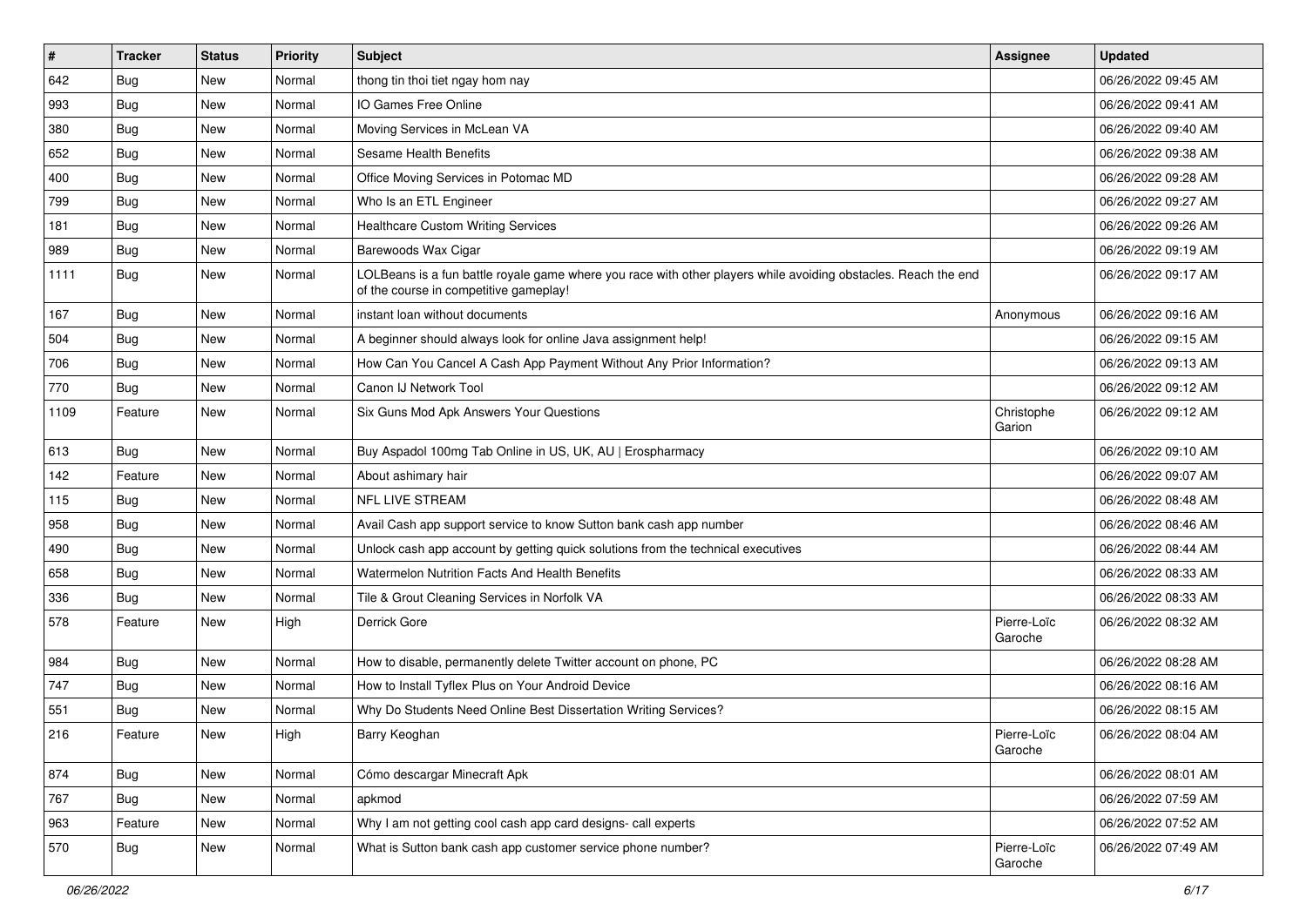| $\sharp$ | <b>Tracker</b> | <b>Status</b> | Priority | <b>Subject</b>                                                               | <b>Assignee</b>        | <b>Updated</b>      |
|----------|----------------|---------------|----------|------------------------------------------------------------------------------|------------------------|---------------------|
| 159      | <b>Bug</b>     | New           | Normal   | xfguih njgkh                                                                 |                        | 06/26/2022 07:47 AM |
| 1102     | Bug            | New           | Normal   | Charlottesville Travel Guide?                                                |                        | 06/26/2022 07:44 AM |
| 120      | Bug            | New           | Normal   | ghfjtkx                                                                      | Pierre-Loïc<br>Garoche | 06/26/2022 07:42 AM |
| 517      | Bug            | New           | Normal   | Proficient tips to take help of cash app support professionals:              |                        | 06/26/2022 07:34 AM |
| 475      | Bug            | New           | Normal   | Floor Cleaning Arlington MA                                                  |                        | 06/26/2022 07:33 AM |
| 498      | Bug            | New           | Normal   | Téléchargeur SoundCloud : SoundCloud en Mp3                                  | Christophe<br>Garion   | 06/26/2022 07:29 AM |
| 492      | <b>Bug</b>     | New           | Normal   | HD Streamz MOD APK v3.5.5 (Keine Werbung)                                    |                        | 06/26/2022 07:29 AM |
| 506      | Bug            | New           | Normal   | www.trendmicro.com/activate                                                  |                        | 06/26/2022 07:28 AM |
| 153      | Bug            | New           | Normal   | urgent loan online                                                           | Christophe<br>Garion   | 06/26/2022 07:22 AM |
| 964      | <b>Bug</b>     | New           | Normal   | Can I Fix Cash App Transfer Failed Issues By Adding Sufficient Funds?        |                        | 06/26/2022 07:21 AM |
| 132      | Bug            | New           | Normal   | concrete-everything                                                          |                        | 06/26/2022 07:20 AM |
| 771      | Bug            | New           | Normal   | united airlines baggage policy                                               |                        | 06/26/2022 07:19 AM |
| 960      | Feature        | New           | Normal   | Zooming Instagram Picture In Full HD                                         | Pierre-Loïc<br>Garoche | 06/26/2022 07:18 AM |
| 644      | Bug            | <b>New</b>    | Normal   | <b>TeaTV App Review</b>                                                      |                        | 06/26/2022 07:17 AM |
| 682      | Bug            | New           | Normal   | Does Facebook customer service live chat allow to speak with someone?        |                        | 06/26/2022 07:17 AM |
| 520      | <b>Bug</b>     | New           | Normal   | What Is The Major Role Of Cash.app/Help and Support Page?                    |                        | 06/26/2022 07:10 AM |
| 200      | <b>Bug</b>     | New           | Normal   | uiopi[o                                                                      |                        | 06/26/2022 07:06 AM |
| 814      | <b>Bug</b>     | New           | Normal   | Stage Fright Cure                                                            | Pierre-Loïc<br>Garoche | 06/26/2022 07:04 AM |
| 279      | Bug            | New           | High     | What is an essential feature of an internal communications app?              |                        | 06/26/2022 06:50 AM |
| 628      | <b>Bug</b>     | New           | Normal   | CV reviewing services!                                                       |                        | 06/26/2022 06:49 AM |
| 269      | Bug            | <b>New</b>    | Normal   | Is there such a site for app design?                                         | Anonymous              | 06/26/2022 06:46 AM |
| 657      | Bug            | New           | Normal   | Coconut Nutrition Facts And Health Benefits                                  |                        | 06/26/2022 06:45 AM |
| 627      | <b>Bug</b>     | New           | Normal   | <b>HELO</b>                                                                  |                        | 06/26/2022 06:42 AM |
| 638      | <b>Bug</b>     | New           | Normal   | Run 3 game                                                                   |                        | 06/26/2022 06:31 AM |
| 217      | Bug            | New           | Normal   | How this service matter most?                                                |                        | 06/26/2022 06:31 AM |
| 718      | Bug            | New           | High     | Solve Complex Accounting Assignments                                         | Hamza<br>Bourbouh      | 06/26/2022 06:17 AM |
| 728      | Bug            | New           | Normal   | Will Cash App refund money if scammed? Hitches With Optimum Ease             |                        | 06/26/2022 06:15 AM |
| 714      | Bug            | New           | Normal   | Cuevana 3 Premium - Enjoy Your Favorite Movies and TV Shows on Your Smart TV |                        | 06/26/2022 06:14 AM |
| 281      | Feature        | New           | Normal   | what are the types of Ringtones?                                             | Anonymous              | 06/26/2022 06:00 AM |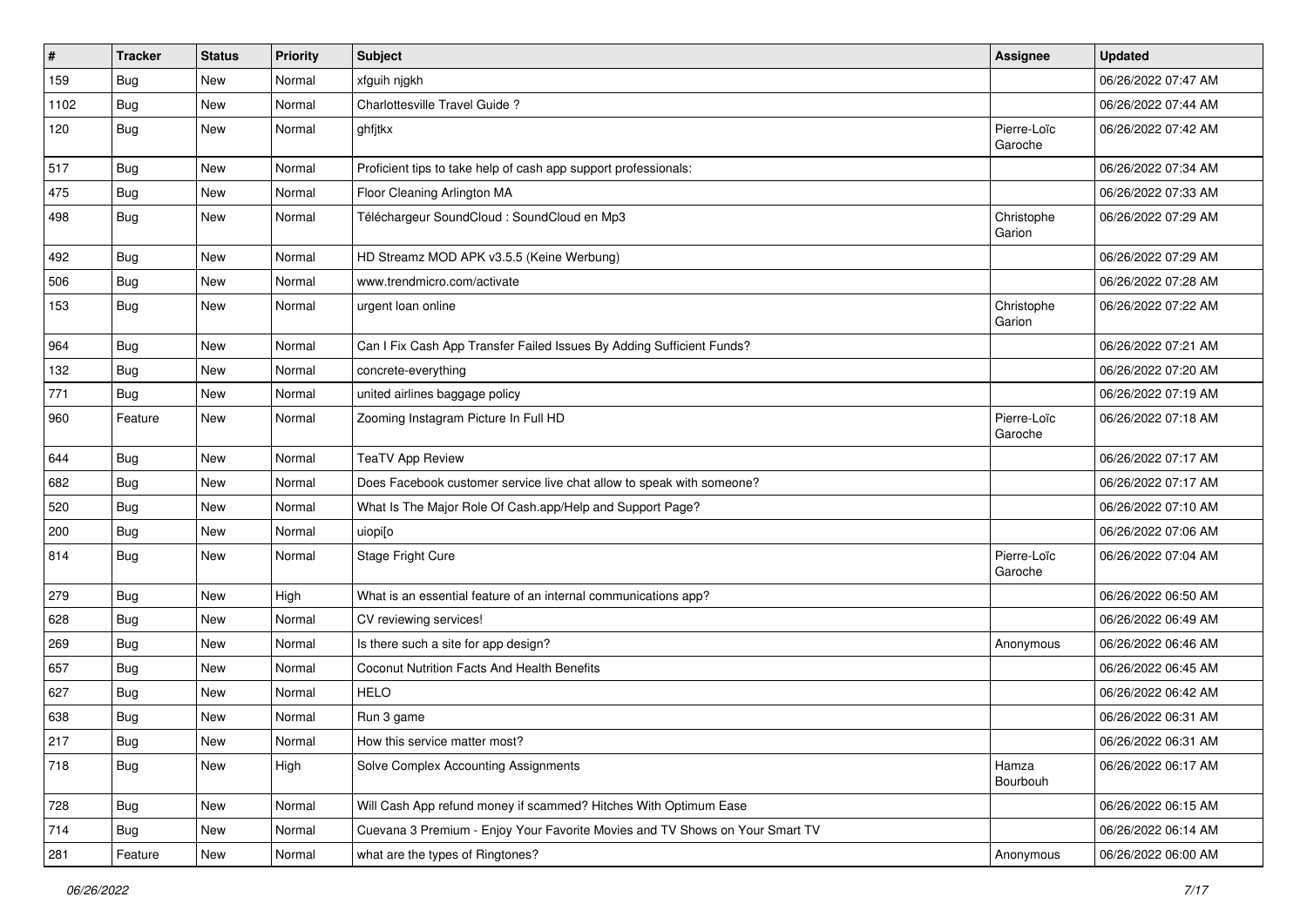| $\vert$ # | <b>Tracker</b> | <b>Status</b> | <b>Priority</b> | Subject                                                                                                                                      | Assignee               | <b>Updated</b>      |
|-----------|----------------|---------------|-----------------|----------------------------------------------------------------------------------------------------------------------------------------------|------------------------|---------------------|
| 977       | <b>Bug</b>     | New           | Normal          | Fans of the Old Country will like this book.                                                                                                 |                        | 06/26/2022 05:54 AM |
| 572       | Feature        | <b>New</b>    | Normal          | New features of WhatsApp Plus on Android phones                                                                                              | Pierre-Loïc<br>Garoche | 06/26/2022 05:54 AM |
| 499       | Feature        | New           | Normal          | Discover The Premium Features Of Spotify Mod Apk                                                                                             |                        | 06/26/2022 05:52 AM |
| 76        | Bug            | New           | Normal          | Import error: Load error: imported node real_to_int declared in a regular Lustre file. File "include/conv.lusi", line 1,<br>characters 0-64: |                        | 06/26/2022 05:52 AM |
| 609       | Bug            | New           | High            | Online Trusted Medicine Store in US for Health - Genericmedsupply                                                                            |                        | 06/26/2022 05:43 AM |
| 665       | Feature        | <b>New</b>    | Normal          | Look for a dedicated help with finance assignment                                                                                            |                        | 06/26/2022 05:42 AM |
| 990       | Bug            | New           | Normal          | Mushrooms                                                                                                                                    |                        | 06/26/2022 05:41 AM |
| 116       | Bug            | <b>New</b>    | Normal          | aertaeyg                                                                                                                                     |                        | 06/26/2022 05:38 AM |
| 481       | Bug            | New           | Normal          | Nur Online Shop                                                                                                                              |                        | 06/26/2022 05:37 AM |
| 198       | Bug            | New           | Normal          | DR. RECKEWEG R42 (HAEMOVENIN) (22ML)                                                                                                         |                        | 06/26/2022 05:31 AM |
| 772       | Bug            | New           | Normal          | united airlines baggage policy                                                                                                               |                        | 06/26/2022 05:25 AM |
| 639       | Bug            | New           | Normal          | thong tin chinh xac                                                                                                                          |                        | 06/26/2022 05:25 AM |
| 569       | Bug            | New           | Normal          | What is the incoming and outgoing mail server for Outlook IMAP settings?                                                                     | Pierre-Loïc<br>Garoche | 06/26/2022 05:23 AM |
| 946       | <b>Bug</b>     | New           | Normal          | What is Plex and Is Plex Legal?                                                                                                              |                        | 06/26/2022 05:23 AM |
| 211       | Bug            | New           | Normal          | Problem in Cash App rebate? Call Cash App customer service number for help.                                                                  |                        | 06/26/2022 05:19 AM |
| 507       | <b>Bug</b>     | New           | Normal          | central.bitdefender.com                                                                                                                      |                        | 06/26/2022 05:19 AM |
| 128       | <b>Bug</b>     | New           | Normal          | dfgbd                                                                                                                                        |                        | 06/26/2022 05:07 AM |
| 465       | Bug            | <b>New</b>    | Normal          | Carpet Cleaning Westchester MA                                                                                                               |                        | 06/26/2022 05:07 AM |
| 514       | <b>Bug</b>     | New           | Normal          | Trans-Caribbean                                                                                                                              |                        | 06/26/2022 05:03 AM |
| 530       | Bug            | New           | Normal          | Cheap Assignment Writing Service UK                                                                                                          | Anonymous              | 06/26/2022 05:01 AM |
| 717       | Bug            | New           | Normal          | Disney Plus Apk - Watch Movies and TV Shows on Your Device                                                                                   |                        | 06/26/2022 04:56 AM |
| 680       | Feature        | New           | Normal          | Word Jewels 2                                                                                                                                |                        | 06/26/2022 04:55 AM |
| 188       | Bug            | New           | Normal          | Why are university students buying assignments online?                                                                                       | Pierre-Loïc<br>Garoche | 06/26/2022 04:47 AM |
| 92        | Bug            | New           | High            | expression should have been normalized in EMF backend                                                                                        | Pierre-Loïc<br>Garoche | 06/26/2022 04:37 AM |
| 686       | Bug            | New           | Normal          | Welcome To The Most Demandable Mahipalpur Escorts Agency                                                                                     |                        | 06/26/2022 04:37 AM |
| 950       | Bug            | New           | Normal          | ij.start canon                                                                                                                               |                        | 06/26/2022 04:35 AM |
| 310       | Bug            | New           | Normal          | Mattress Cleaning Services in Virginia Beach VA                                                                                              |                        | 06/26/2022 04:33 AM |
| 197       | <b>Bug</b>     | New           | Normal          | SBL JABORANDI PLUS HAIR OIL - COMPLETE SCALP CARE (100ML)                                                                                    |                        | 06/26/2022 04:26 AM |
| 521       | Feature        | New           | Normal          | Check out the Cash app Card balance for an overdraft.                                                                                        | Pierre-Loïc<br>Garoche | 06/26/2022 04:22 AM |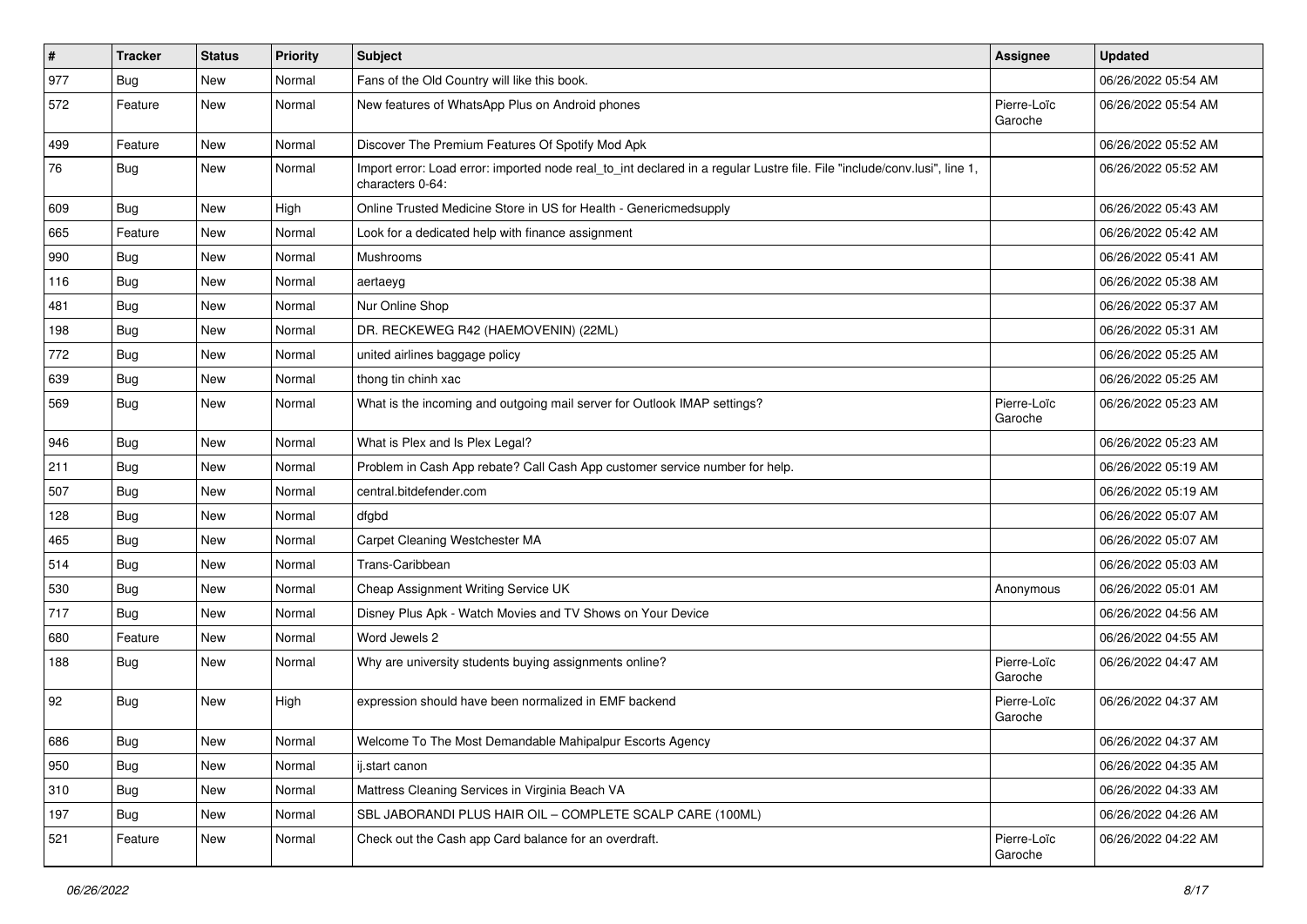| $\sharp$ | <b>Tracker</b> | <b>Status</b> | <b>Priority</b> | Subject                                                            | <b>Assignee</b>        | <b>Updated</b>      |
|----------|----------------|---------------|-----------------|--------------------------------------------------------------------|------------------------|---------------------|
| 476      | Feature        | New           | High            | <b>American Airlines Reservations</b>                              |                        | 06/26/2022 04:14 AM |
| 829      | Bug            | New           | Normal          | Write My Dissertation For Me UK                                    | Pierre-Loïc<br>Garoche | 06/26/2022 04:13 AM |
| 935      | <b>Bug</b>     | <b>New</b>    | Normal          | MovieBox Pro Apk - Watch Movies and TV Shows on Your Android Phone |                        | 06/26/2022 04:11 AM |
| 244      | Bug            | New           | Normal          | Quels sont les avantages des stations de radio en ligne.           |                        | 06/26/2022 03:48 AM |
| 601      | Bug            | New           | Normal          | Best Essay Writing Service UK                                      | Pierre-Loïc<br>Garoche | 06/26/2022 03:46 AM |
| 528      | Bug            | New           | Normal          | Korean Mag                                                         |                        | 06/26/2022 03:41 AM |
| 557      | Feature        | New           | Normal          | <b>Business Law Assignment Help</b>                                |                        | 06/26/2022 03:01 AM |
| 74       | <b>Bug</b>     | New           | Normal          | const is not supported inside contract                             | Pierre-Loïc<br>Garoche | 06/26/2022 02:58 AM |
| 779      | Feature        | New           | Normal          | Latest Whatsapp groups for Teens                                   | Pierre-Loïc<br>Garoche | 06/26/2022 02:43 AM |
| 677      | Bug            | New           | Normal          | Logo Design Services Near Me                                       |                        | 06/26/2022 02:32 AM |
| 774      | <b>Bug</b>     | <b>New</b>    | Normal          | Follow proper initiatives                                          |                        | 06/26/2022 02:21 AM |
| 331      | Bug            | New           | Normal          | Water Extraction Services in Norfolk VA                            |                        | 06/26/2022 02:21 AM |
| 243      | Feature        | New           | Normal          | Reconstruir la pandilla de la mafia en Gangstar Vegas MOD APK      |                        | 06/26/2022 02:20 AM |
| 512      | <b>Bug</b>     | New           | Normal          | The Importance Of Using Custom Writing Services                    |                        | 06/26/2022 02:20 AM |
| 621      | Bug            | New           | Normal          | Buy All Modafinil & Armodafinil Tablets @Buy Modafinil US          |                        | 06/26/2022 02:20 AM |
| 741      | <b>Bug</b>     | <b>New</b>    | Normal          | <b>Blockchain Technology Solutions</b>                             |                        | 06/26/2022 02:19 AM |
| 612      | Bug            | New           | Normal          | Luxury Slingshot Rental                                            |                        | 06/26/2022 02:02 AM |
| 994      | Feature        | New           | Normal          | Cricut.com/setup                                                   |                        | 06/26/2022 02:00 AM |
| 586      | Bug            | New           | Normal          | Best Modifications For Your Mobile Phone                           |                        | 06/26/2022 01:51 AM |
| 161      | <b>Bug</b>     | New           | Normal          | dfdrtyuio                                                          |                        | 06/26/2022 01:46 AM |
| 480      | Bug            | New           | Normal          | Nur Online Shop                                                    |                        | 06/26/2022 01:32 AM |
| 259      | Bug            | New           | Normal          | call center services                                               |                        | 06/26/2022 01:30 AM |
| 542      | <b>Bug</b>     | New           | Normal          | Web N Logo Design                                                  |                        | 06/26/2022 01:28 AM |
| 820      | <b>Bug</b>     | New           | Normal          | Metal Slug Apk para Android                                        |                        | 06/26/2022 01:22 AM |
| 554      | <b>Bug</b>     | New           | Normal          | XvideoStudio Video Editor APK Free Download on TechToDown          |                        | 06/26/2022 01:18 AM |
| 171      | Feature        | New           | Normal          | loan management system                                             |                        | 06/26/2022 01:13 AM |
| 931      | Feature        | New           | High            | Situs Judi Slot Online apel888                                     | Pierre-Loïc<br>Garoche | 06/26/2022 01:07 AM |
| 352      | Bug            | New           | Normal          | Tile & Grout Cleaning Services in Chesapeake VA                    |                        | 06/26/2022 01:05 AM |
| 659      | <b>Bug</b>     | New           | Normal          | Olive Oil Properties And Health Benefits                           |                        | 06/26/2022 12:59 AM |
| 650      | Bug            | New           | Normal          | <b>Cherries Health Benefits</b>                                    |                        | 06/26/2022 12:57 AM |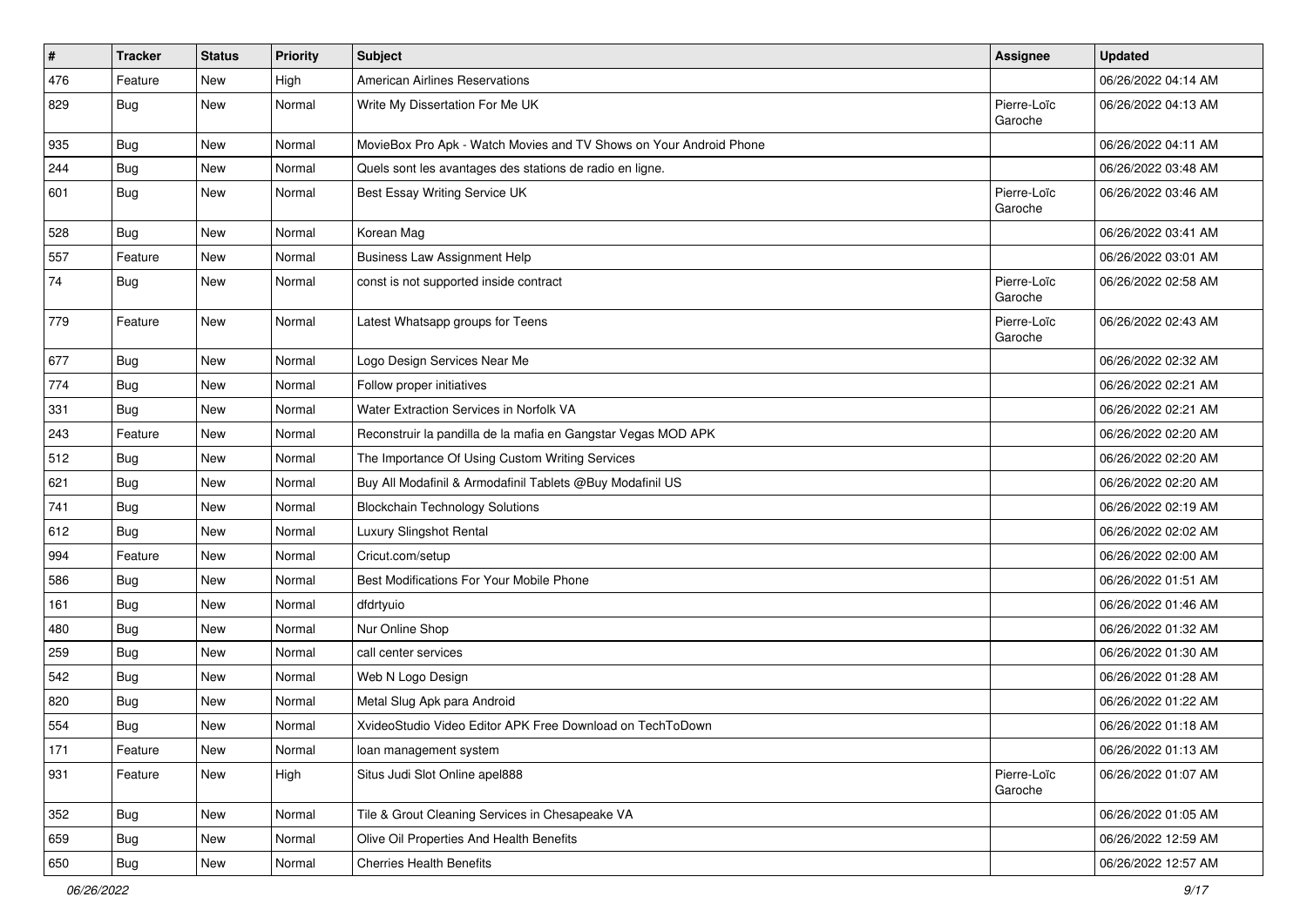| $\sharp$ | <b>Tracker</b> | <b>Status</b> | <b>Priority</b> | Subject                                                                                                 | <b>Assignee</b>        | <b>Updated</b>      |
|----------|----------------|---------------|-----------------|---------------------------------------------------------------------------------------------------------|------------------------|---------------------|
| 202      | <b>Bug</b>     | New           | Normal          | blonde wig                                                                                              |                        | 06/26/2022 12:52 AM |
| 261      | Bug            | New           | Normal          | Ringtone Downloads - Easy Ways Come Up With Your Own Ringtones                                          |                        | 06/26/2022 12:47 AM |
| 618      | Bug            | New           | Normal          | Buy Steroids Online with OurMedicnes.com   Best Quality Steroids                                        |                        | 06/26/2022 12:42 AM |
| 671      | <b>Bug</b>     | New           | Normal          | Hot games                                                                                               | Pierre-Loïc<br>Garoche | 06/26/2022 12:40 AM |
| 201      | <b>Bug</b>     | New           | Normal          | closure wig                                                                                             |                        | 06/26/2022 12:37 AM |
| 587      | <b>Bug</b>     | New           | Normal          | Why Picsart Pro Offers Great Features                                                                   |                        | 06/26/2022 12:18 AM |
| 602      | <b>Bug</b>     | New           | Normal          | Best Essay Writing Service UK                                                                           | Pierre-Loïc<br>Garoche | 06/26/2022 12:16 AM |
| 563      | <b>Bug</b>     | New           | Normal          | Understanding the Difference Between Free and Paid Mod Apks                                             |                        | 06/26/2022 12:15 AM |
| 708      | Bug            | New           | Normal          | Efficient ways to proceed with the cash app dispute process?                                            |                        | 06/26/2022 12:08 AM |
| 648      | Feature        | New           | Normal          | <b>Plum Health Benefits</b>                                                                             |                        | 06/26/2022 12:08 AM |
| 630      | Bug            | New           | Normal          | How Can I Load Cash App Card at Walmart straight away?                                                  |                        | 06/26/2022 12:04 AM |
| 635      | <b>Bug</b>     | New           | Normal          | Buy Steroids Online with OurMedicnes.com   Best Quality Steroids                                        |                        | 06/26/2022 12:01 AM |
| 968      | Feature        | New           | Normal          | watch nfl online free live streaming                                                                    |                        | 06/25/2022 11:52 PM |
| 558      | Feature        | New           | Normal          | <b>Stunning Classic Sofas</b>                                                                           |                        | 06/25/2022 11:46 PM |
| 666      | <b>Bug</b>     | New           | Normal          | 470+ pages à colorier de Noël                                                                           |                        | 06/25/2022 11:44 PM |
| 482      | Bug            | New           | Normal          | <b>Text Window</b>                                                                                      |                        | 06/25/2022 11:39 PM |
| 787      | <b>Bug</b>     | New           | Normal          | Assured Assignment Help                                                                                 |                        | 06/25/2022 11:38 PM |
| 954      | <b>Bug</b>     | New           | Normal          | AZ Screen Recorder Mod                                                                                  |                        | 06/25/2022 11:24 PM |
| 673      | <b>Bug</b>     | New           | Normal          | Learn the basics of pixel art - Clear grid                                                              |                        | 06/25/2022 11:24 PM |
| 227      | Bug            | New           | Normal          | Cash App Help & Solutions - Here You Will Get Better Assistance                                         |                        | 06/25/2022 11:21 PM |
| 583      | <b>Bug</b>     | New           | High            | Need the Cash app customer service phone number?                                                        |                        | 06/25/2022 11:18 PM |
| 477      | <b>Bug</b>     | New           | Normal          | What Does Online Coupon Mean?                                                                           |                        | 06/25/2022 11:15 PM |
| 742      | <b>Bug</b>     | New           | Normal          | How Long Does Cash App Support Take To Respond For A Better Support?                                    |                        | 06/25/2022 11:00 PM |
| 479      | Bug            | New           | Normal          | Limousine Service Bellevue WA                                                                           |                        | 06/25/2022 10:54 PM |
| 955      | Bug            | New           | Normal          | How Long Does Verification Take On Cash App If You Apply For The Verification?                          | Christophe<br>Garion   | 06/25/2022 10:50 PM |
| 643      | Bug            | New           | Normal          | Oreo TV Apk Download                                                                                    |                        | 06/25/2022 10:46 PM |
| 63       | Feature        | New           | Normal          | Skip normalization step in mutation generation if it possible                                           | Pierre-Loïc<br>Garoche | 06/25/2022 10:31 PM |
| 763      | <b>Bug</b>     | New           | High            | How to Make a Ringtone on Your iPhone                                                                   |                        | 06/25/2022 10:31 PM |
| 800      | Bug            | New           | Normal          | Who Is an ETL Engineer                                                                                  |                        | 06/25/2022 10:31 PM |
| 1114     | Bug            | New           | Normal          | To control the car, all you must do is click to go left or right and release the button to go straight. |                        | 06/25/2022 10:15 PM |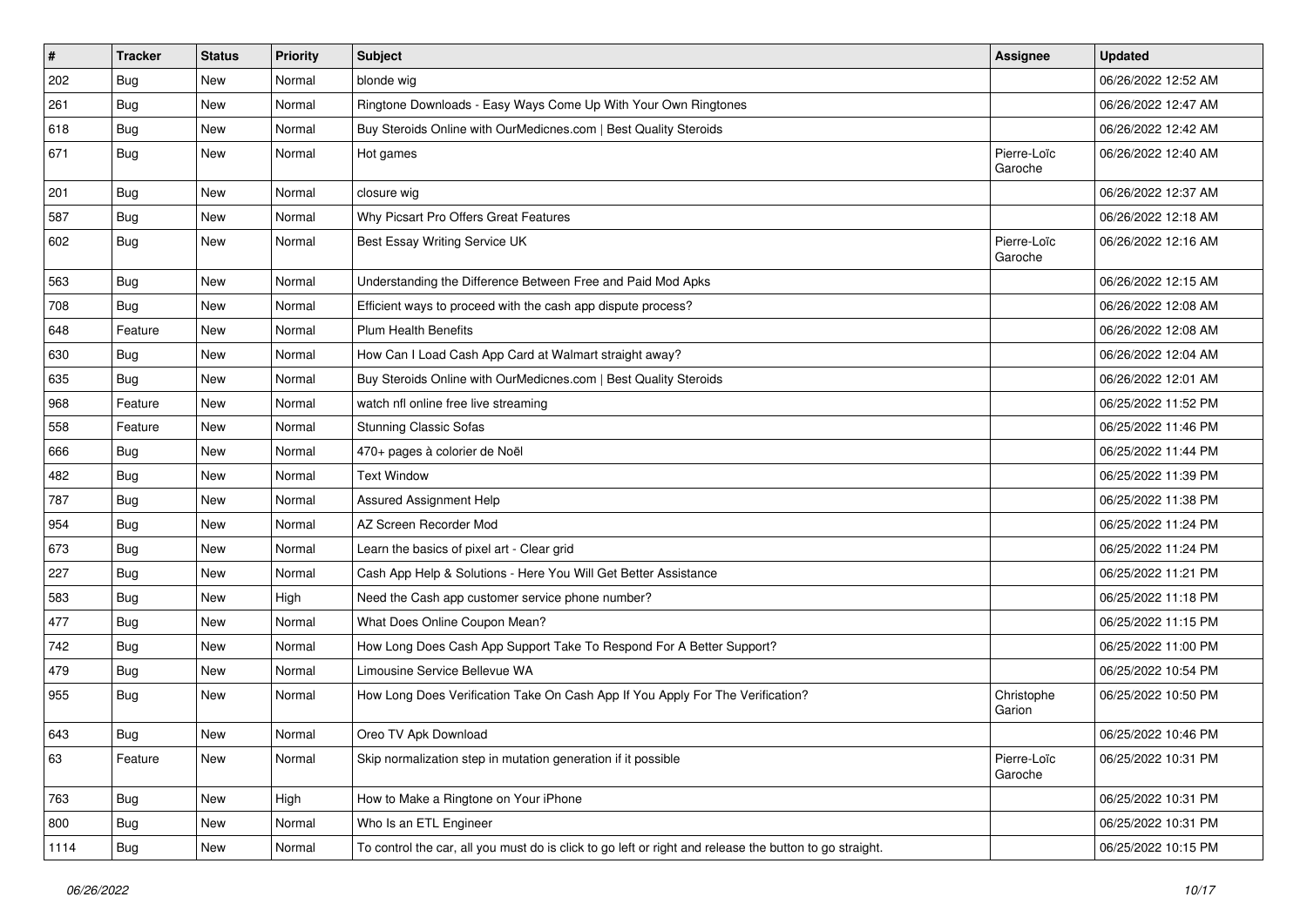| $\sharp$ | <b>Tracker</b> | <b>Status</b> | <b>Priority</b> | Subject                                                                   | <b>Assignee</b>      | <b>Updated</b>      |
|----------|----------------|---------------|-----------------|---------------------------------------------------------------------------|----------------------|---------------------|
| 956      | <b>Bug</b>     | New           | Normal          | <b>FNF Free Mods Online</b>                                               |                      | 06/25/2022 09:59 PM |
| 546      | Feature        | New           | Normal          | Quickbooks Error                                                          |                      | 06/25/2022 09:58 PM |
| 532      | Bug            | New           | Normal          | My Assignment Help                                                        |                      | 06/25/2022 09:55 PM |
| 1106     | <b>Bug</b>     | New           | Normal          | How Do I Get Cash App ++ Without Confronting Any Technical Glitches?      |                      | 06/25/2022 09:53 PM |
| 185      | Bug            | New           | Normal          | Non-Plagiarized Research Writing                                          |                      | 06/25/2022 09:34 PM |
| 710      | <b>Bug</b>     | New           | Normal          | Take Necessary Assistance If You Are Unable Activate Cash App Card        |                      | 06/25/2022 09:26 PM |
| 647      | Feature        | New           | Normal          | <b>Cranberry Health Benefits</b>                                          |                      | 06/25/2022 09:21 PM |
| 806      | Feature        | New           | Normal          | Go everywhere thanks to mapquest driving directions                       |                      | 06/25/2022 09:13 PM |
| 1103     | Bug            | New           | Normal          | Idle game fix bug                                                         |                      | 06/25/2022 09:08 PM |
| 139      | Bug            | New           | Normal          | relseo                                                                    |                      | 06/25/2022 09:04 PM |
| 979      | <b>Bug</b>     | New           | Normal          | Free Gas Cards for the Unemployed                                         |                      | 06/25/2022 09:02 PM |
| 668      | Bug            | New           | Normal          | Get to know Cash App Refund Process here                                  |                      | 06/25/2022 08:53 PM |
| 731      | Bug            | New           | Normal          | Avail Of Cash App Customer Service If Unable To Down Cash App Mobile App? |                      | 06/25/2022 08:36 PM |
| 615      | Bug            | New           | Normal          | CheapestMedsShop   100% Safe Medicines Online in USA UK & AUS.            |                      | 06/25/2022 08:36 PM |
| 196      | <b>Bug</b>     | New           | Normal          | Homoeobazaar For Homeopathy Medicines                                     |                      | 06/25/2022 08:34 PM |
| 695      | Bug            | New           | Normal          | Refer Listas IPTV Apk                                                     |                      | 06/25/2022 08:23 PM |
| 484      | <b>Bug</b>     | New           | Normal          | UK best essay writing service                                             |                      | 06/25/2022 08:18 PM |
| 600      | Bug            | <b>New</b>    | Normal          | Play Store Pro                                                            |                      | 06/25/2022 08:17 PM |
| 225      | Bug            | New           | Normal          | instant personal loan                                                     |                      | 06/25/2022 08:11 PM |
| 450      | Bug            | New           | Normal          | Floor Stripping Quincy MA                                                 |                      | 06/25/2022 08:06 PM |
| 552      | Feature        | New           | Normal          | Radio rfm and the benefits of radio rfm                                   |                      | 06/25/2022 08:02 PM |
| 457      | Bug            | New           | Normal          | Carpet Cleaning Medford MA                                                |                      | 06/25/2022 07:36 PM |
| 527      | Feature        | New           | Normal          | My Teachers                                                               |                      | 06/25/2022 07:28 PM |
| 704      | <b>Bug</b>     | New           | Normal          | Reach support team of Chime Customer Service for instant help             |                      | 06/25/2022 07:25 PM |
| 524      | Bug            | New           | Normal          | How Does Google Account Recovery Work If Your Account Is Hacked?          |                      | 06/25/2022 07:08 PM |
| 178      | Bug            | New           | Normal          | transparent lace wigs                                                     |                      | 06/25/2022 07:07 PM |
| 716      | <b>Bug</b>     | New           | Normal          | La celebración de un BabyShower.                                          |                      | 06/25/2022 06:52 PM |
| 564      | <b>Bug</b>     | New           | Normal          | How To Install RepelisPlus On Your Android Phone?                         |                      | 06/25/2022 06:46 PM |
| 579      | <b>Bug</b>     | New           | Normal          | YOUR CV MAKES YOUR FIRST IMPRESSION                                       | Christophe<br>Garion | 06/25/2022 06:46 PM |
| 233      | Bug            | New           | Normal          | Anauthorsway.com: My User Experience                                      |                      | 06/25/2022 06:28 PM |
| 1024     | <b>Bug</b>     | New           | Normal          | How to choose the right broker                                            |                      | 06/25/2022 06:23 PM |
| 1025     | <b>Bug</b>     | New           | Normal          | how to change the logo in wordpress                                       |                      | 06/25/2022 06:20 PM |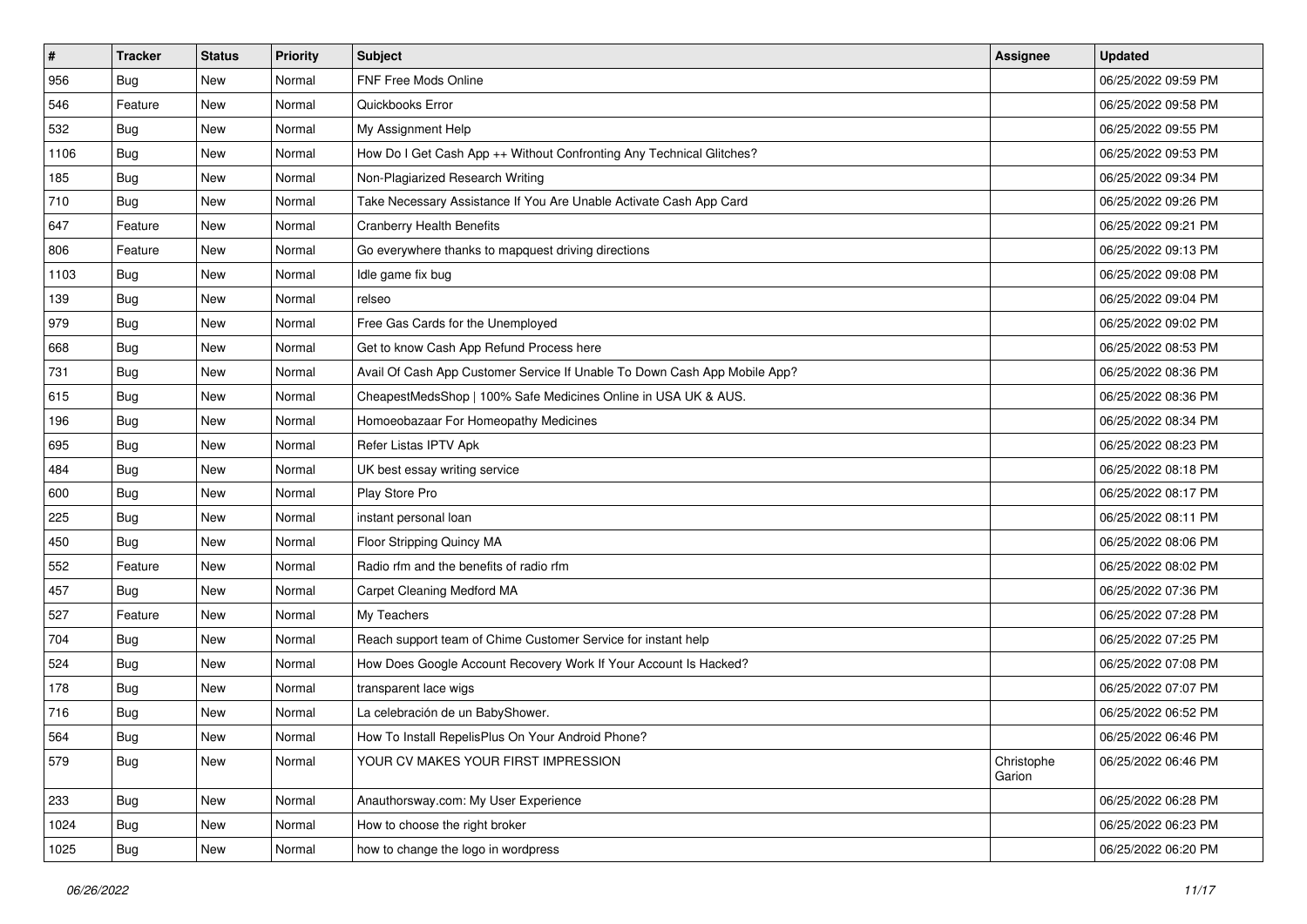| $\vert$ # | <b>Tracker</b> | <b>Status</b> | Priority | Subject                                                                          | <b>Assignee</b>        | <b>Updated</b>      |
|-----------|----------------|---------------|----------|----------------------------------------------------------------------------------|------------------------|---------------------|
| 1026      | <b>Bug</b>     | New           | Normal   | New Puzzle Game for All Age - Dordle                                             |                        | 06/25/2022 06:17 PM |
| 1027      | Bug            | <b>New</b>    | Normal   | Word hurdle: Viral and Fun Online Game                                           |                        | 06/25/2022 06:13 PM |
| 526       | <b>Bug</b>     | New           | Normal   | Soundcloud to mp3 converter - Download Soundcloud songs                          |                        | 06/25/2022 05:36 PM |
| 804       | <b>Bug</b>     | New           | Normal   | Review                                                                           |                        | 06/25/2022 05:07 PM |
| 709       | Bug            | New           | Normal   | How To Load Cash App Card At Walmart Without Having To Face Any Hassle?          |                        | 06/25/2022 05:02 PM |
| 636       | Bug            | New           | Normal   | What is the most popular furniture color?                                        |                        | 06/25/2022 04:57 PM |
| 133       | <b>Bug</b>     | New           | Normal   | craftlabs                                                                        |                        | 06/25/2022 04:43 PM |
| 242       | Feature        | New           | Normal   | Descripción de Torque Pro MOD APK para Android                                   |                        | 06/25/2022 04:37 PM |
| 590       | <b>Bug</b>     | New           | Normal   | Follow proper initiatives to check my cash app card balance:                     |                        | 06/25/2022 04:29 PM |
| 483       | Bug            | New           | Normal   | UK best essay writing service                                                    |                        | 06/25/2022 04:05 PM |
| 634       | Bug            | New           | Normal   | Buy Vidalista Tablets (Tadalafil) at [\$25 OFF + Free Shipping] Vidalistatablets |                        | 06/25/2022 04:00 PM |
| 598       | Bug            | New           | Normal   | Universo s / f Download                                                          |                        | 06/25/2022 03:38 PM |
| 653       | Bug            | New           | Normal   | Jujube (Jinjoles): Properties And Health Benefits                                |                        | 06/25/2022 03:18 PM |
| 534       | <b>Bug</b>     | New           | Normal   | Know how to initiate cash app refund by contacting the technical team            | Pierre-Loïc<br>Garoche | 06/25/2022 02:56 PM |
| 720       | Bug            | New           | Normal   | How does Cash App Phone Number provide a quick treatment?                        |                        | 06/25/2022 02:32 PM |
| 556       | Bug            | New           | Normal   | Play Game Mod Apk With Your Friends                                              |                        | 06/25/2022 02:31 PM |
| 584       | Bug            | New           | Normal   | Want the cash app customer service number to check balance?                      |                        | 06/25/2022 02:30 PM |
| 722       | <b>Bug</b>     | New           | Normal   | Vergrößern Sie Instagram-Fotos mit instazoom                                     | Christophe<br>Garion   | 06/25/2022 02:24 PM |
| 667       | Bug            | New           | Normal   | What Is a Ringtone?                                                              |                        | 06/25/2022 02:04 PM |
| 703       | <b>Bug</b>     | New           | Normal   | For real-time help, dial Facebook customer service number                        |                        | 06/25/2022 02:00 PM |
| 619       | Bug            | New           | Normal   | Online Trusted Medicine Store in US for Health - Genericmedsupply                |                        | 06/25/2022 01:55 PM |
| 669       | Feature        | New           | Normal   | Nursing Assignment Help                                                          |                        | 06/25/2022 12:41 PM |
| 588       | <b>Bug</b>     | New           | Normal   | YouTube Vanced Apk Manager App - Como instalá-lo                                 |                        | 06/25/2022 12:21 PM |
| 689       | Bug            | New           | Normal   | How to use twitch.tv/activate?                                                   |                        | 06/25/2022 12:12 PM |
| 715       | <b>Bug</b>     | New           | Normal   | Puppy Playtime Descargar gratis                                                  |                        | 06/25/2022 12:10 PM |
| 808       | <b>Bug</b>     | New           | Normal   | Sinnvolle Guten-Morgen-Grüße                                                     |                        | 06/25/2022 12:09 PM |
| 347       | <b>Bug</b>     | New           | Normal   | Eco/Green Cleaning Services in Chesapeake VA                                     |                        | 06/25/2022 12:06 PM |
| 723       | Bug            | New           | High     | The best horror game in 2021                                                     | Christophe<br>Garion   | 06/25/2022 11:56 AM |
| 805       | Bug            | New           | Normal   | Ketamine Online Store                                                            | Christophe<br>Garion   | 06/25/2022 11:28 AM |
| 173       | Feature        | New           | Normal   | private limited company registration                                             |                        | 06/25/2022 11:13 AM |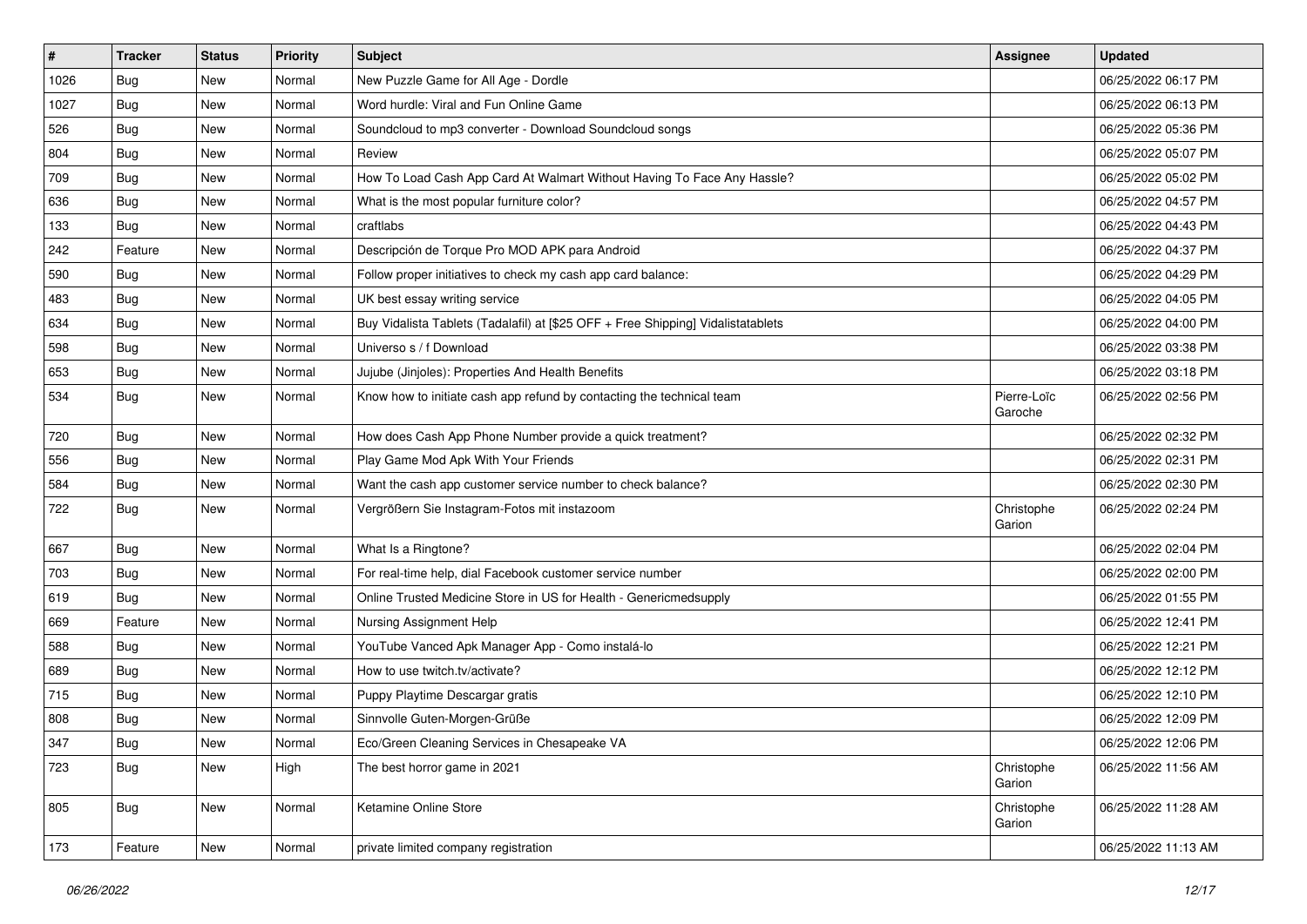| $\vert$ # | <b>Tracker</b> | <b>Status</b> | <b>Priority</b> | Subject                                                                                                                                                                                                                                                               | <b>Assignee</b>        | <b>Updated</b>      |
|-----------|----------------|---------------|-----------------|-----------------------------------------------------------------------------------------------------------------------------------------------------------------------------------------------------------------------------------------------------------------------|------------------------|---------------------|
| 683       | Feature        | New           | Normal          | Game creation                                                                                                                                                                                                                                                         |                        | 06/25/2022 11:12 AM |
| 724       | <b>Bug</b>     | New           | Normal          | Dial Chime Customer support number for a quick response                                                                                                                                                                                                               |                        | 06/25/2022 10:58 AM |
| 538       | <b>Bug</b>     | New           | Normal          | Will cash app refund money if scammed quickly?                                                                                                                                                                                                                        |                        | 06/25/2022 10:20 AM |
| 518       | <b>Bug</b>     | <b>New</b>    | Normal          | How To Check The Balance Of Cash App Account By Taking Cash App Support?                                                                                                                                                                                              |                        | 06/25/2022 10:09 AM |
| 765       | Bug            | New           | Normal          | Follow proper initiatives to check my cash app                                                                                                                                                                                                                        |                        | 06/25/2022 10:08 AM |
| 239       | <b>Bug</b>     | New           | Normal          | Algunas características más de Choices MOD APK                                                                                                                                                                                                                        |                        | 06/25/2022 10:05 AM |
| 143       | <b>Bug</b>     | New           | Normal          | Bob lace front wigs                                                                                                                                                                                                                                                   |                        | 06/25/2022 10:05 AM |
| 641       | Bug            | New           | Normal          | Get Best Economics Dissertation Writing Service                                                                                                                                                                                                                       |                        | 06/25/2022 10:04 AM |
| 672       | Bug            | New           | Normal          | The easiest way to delete ringtones on iPhone                                                                                                                                                                                                                         |                        | 06/25/2022 10:02 AM |
| 138       | Bug            | New           | Normal          | own-sweethome                                                                                                                                                                                                                                                         |                        | 06/25/2022 09:59 AM |
| 593       | <b>Bug</b>     | New           | Normal          | Eiffel Spark Ultimate C2 SN series is a fully synthetic range of advanced performance engine oils blended in high<br>performance fully synthetic (PAO - polyalphaolefin) basestocks fortified with advanced technology additive<br>system, specifically formulated to |                        | 06/25/2022 09:51 AM |
| 711       | <b>Bug</b>     | New           | Normal          | Human Fall Flat Apk Download                                                                                                                                                                                                                                          |                        | 06/25/2022 09:44 AM |
| 740       | Feature        | New           | Normal          | Online Thesis Help USA                                                                                                                                                                                                                                                |                        | 06/25/2022 09:42 AM |
| 1126      | Bug            | New           | Normal          | 1PLSD                                                                                                                                                                                                                                                                 |                        | 06/25/2022 09:36 AM |
| 474       | <b>Bug</b>     | New           | Normal          | Floor Waxing Arlington MA                                                                                                                                                                                                                                             |                        | 06/25/2022 09:26 AM |
| 149       | <b>Bug</b>     | New           | Normal          | dftgy                                                                                                                                                                                                                                                                 |                        | 06/25/2022 07:33 AM |
| 207       | Feature        | New           | Low             | real estate lead conversion                                                                                                                                                                                                                                           |                        | 06/25/2022 07:24 AM |
| 114       | Bug            | New           | Normal          | <b>Medical Research Writing Services</b>                                                                                                                                                                                                                              |                        | 06/25/2022 07:20 AM |
| 651       | <b>Bug</b>     | New           | Normal          | Salmon Health Benefits                                                                                                                                                                                                                                                |                        | 06/25/2022 07:05 AM |
| 684       | <b>Bug</b>     | New           | Normal          | Difference between paper map and online map                                                                                                                                                                                                                           |                        | 06/25/2022 06:57 AM |
| 780       | <b>Bug</b>     | New           | Normal          | Best Whatsapp Modified APKs                                                                                                                                                                                                                                           | Pierre-Loïc<br>Garoche | 06/25/2022 06:54 AM |
| 317       | <b>Bug</b>     | New           | Normal          | Eco/Green Cleaning Services in Virginia Beach VA                                                                                                                                                                                                                      |                        | 06/25/2022 06:50 AM |
| 164       | Bug            | New           | Normal          | dfgbd                                                                                                                                                                                                                                                                 |                        | 06/25/2022 06:49 AM |
| 595       | <b>Bug</b>     | New           | Normal          | RFM Online - une révolution dans la gestion de l'identité numérique                                                                                                                                                                                                   |                        | 06/25/2022 06:29 AM |
| 726       | <b>Bug</b>     | New           | Normal          | Mobile Application Development Services                                                                                                                                                                                                                               |                        | 06/25/2022 06:02 AM |
| 697       | Bug            | New           | Normal          | How to Descargar Pura TV For Android                                                                                                                                                                                                                                  |                        | 06/25/2022 06:01 AM |
| 224       | Feature        | New           | Normal          | Instant Personal Loan                                                                                                                                                                                                                                                 | Pierre-Loïc<br>Garoche | 06/25/2022 05:58 AM |
| 571       | Bug            | New           | Normal          | How may the Cash app dispute your trade?                                                                                                                                                                                                                              | Pierre-Loïc<br>Garoche | 06/25/2022 05:15 AM |
| 793       | Feature        | New           | Urgent          | Where can I find cheap FIFA coins?                                                                                                                                                                                                                                    | Pierre-Loïc<br>Garoche | 06/25/2022 05:05 AM |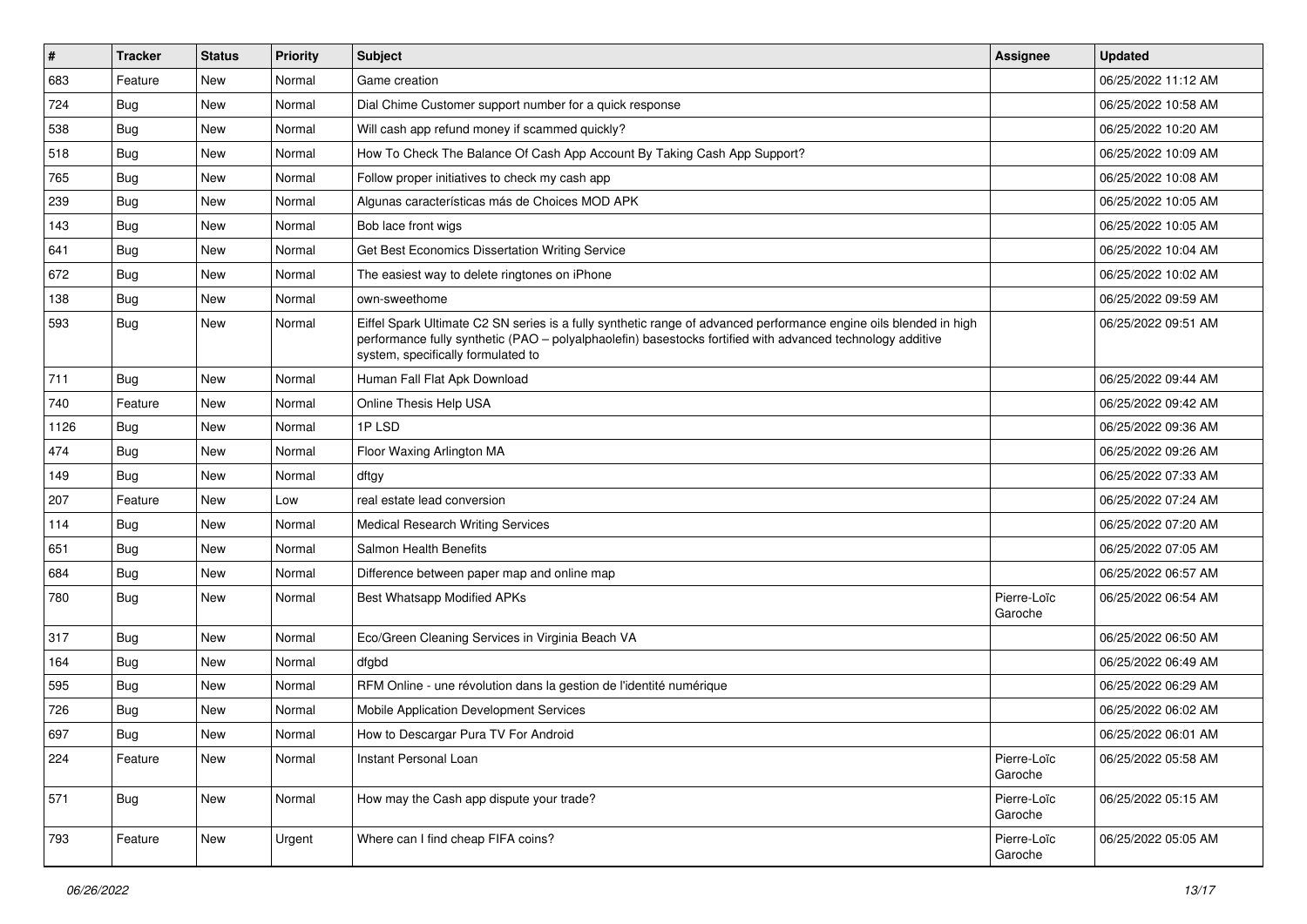| $\sharp$ | <b>Tracker</b> | <b>Status</b> | <b>Priority</b> | Subject                                                                                                      | <b>Assignee</b>        | <b>Updated</b>      |
|----------|----------------|---------------|-----------------|--------------------------------------------------------------------------------------------------------------|------------------------|---------------------|
| 769      | Bug            | New           | Normal          | check my cash app                                                                                            |                        | 06/25/2022 04:55 AM |
| 533      | <b>Bug</b>     | New           | Normal          | How to complete the homework assignments in economics in the easiest way?                                    |                        | 06/25/2022 04:41 AM |
| 645      | Bug            | New           | Normal          | thong tin chinh xac nhat hom nay                                                                             |                        | 06/25/2022 04:16 AM |
| 605      | Feature        | New           | Normal          | What will the future of logo design be like?                                                                 |                        | 06/25/2022 03:02 AM |
| 280      | Bug            | New           | Normal          | Pacific Web Design                                                                                           |                        | 06/25/2022 02:56 AM |
| 315      | <b>Bug</b>     | New           | Normal          | Dissertation help UK                                                                                         |                        | 06/25/2022 02:51 AM |
| 235      | Bug            | New           | Low             | HP Printer Assistant Software   Download & Install HP Assistant                                              |                        | 06/25/2022 02:09 AM |
| 113      | <b>Bug</b>     | New           | Normal          | ufc 254 live                                                                                                 |                        | 06/25/2022 01:50 AM |
| 206      | Bug            | New           | Low             | Cheap Electric Bikes                                                                                         |                        | 06/25/2022 01:44 AM |
| 690      | Bug            | New           | Normal          | campervan hire                                                                                               |                        | 06/25/2022 01:32 AM |
| 781      | <b>Bug</b>     | New           | Normal          | Free Whatsapp Group to Join                                                                                  |                        | 06/25/2022 01:25 AM |
| 794      | Feature        | New           | Normal          | Safe place to buy fifa coins                                                                                 |                        | 06/25/2022 12:53 AM |
| 637      | Feature        | New           | Normal          | Why do the Outlook rules not work in my account?                                                             |                        | 06/25/2022 12:51 AM |
| 129      | Bug            | New           | Normal          | xcvgbgh                                                                                                      |                        | 06/25/2022 12:48 AM |
| 344      | <b>Bug</b>     | New           | Normal          | Odor Removal Services in Chesapeake VA                                                                       |                        | 06/25/2022 12:42 AM |
| 802      | Bug            | New           | Normal          | Who Is an ETL Engineer                                                                                       |                        | 06/25/2022 12:34 AM |
| 170      | Feature        | New           | Normal          | top mba colleges in bangalore                                                                                |                        | 06/25/2022 12:33 AM |
| 182      | Bug            | <b>New</b>    | Normal          | <b>Healthcare Custom Writing Services</b>                                                                    |                        | 06/25/2022 12:31 AM |
| 611      | Feature        | New           | Normal          | Buy All Modafinil & Armodafinil Tablets @Buy Modafinil US                                                    |                        | 06/25/2022 12:31 AM |
| 123      | Bug            | New           | Normal          | https://www.reddit.com/r/NRLgrandfinal2020/                                                                  |                        | 06/25/2022 12:24 AM |
| 240      | Feature        | New           | Normal          | Juego interesante de Dragon Ball Legends MOD APK                                                             |                        | 06/25/2022 12:21 AM |
| 489      | Bug            | New           | Normal          | Get cash app refund instantly if sent to the wrong person                                                    |                        | 06/25/2022 12:09 AM |
| 809      | Bug            | New           | Normal          | Smash Karts - immerse yourself in the exciting race                                                          |                        | 06/24/2022 11:37 PM |
| 565      | <b>Bug</b>     | New           | Normal          | How To Install RepelisPlus On Your Android Phone?                                                            |                        | 06/24/2022 11:27 PM |
| 610      | Feature        | New           | Normal          | CheapestMedsShop 100% Safe Medicines Online in USA UK & AUS.                                                 |                        | 06/24/2022 11:23 PM |
| 801      | Bug            | New           | Normal          | Who Is an ETL Engineer                                                                                       |                        | 06/24/2022 11:18 PM |
| 210      | <b>Bug</b>     | New           | Normal          | Issue with check symbol in Cash App? Dial assist number with calling Cash App customer service phone number. |                        | 06/24/2022 10:52 PM |
| 316      | <b>Bug</b>     | New           | Normal          | Finden Sie den besten Klingelton für Ihr Telefon                                                             |                        | 06/24/2022 10:28 PM |
| 721      | Bug            | New           | Normal          | Cómo instalar un Mod Apk                                                                                     |                        | 06/24/2022 09:39 PM |
| 707      | <b>Bug</b>     | New           | Normal          | Why Accounting Assignments Are Beneficial For The Students?                                                  | Pierre-Loïc<br>Garoche | 06/24/2022 09:16 PM |
| 629      | Bug            | New           | Normal          | How Can I Load Cash App Card at Walmart straight away?                                                       |                        | 06/24/2022 07:55 PM |
| 461      | <b>Bug</b>     | New           | Normal          | Germs Removal Medford MA                                                                                     |                        | 06/24/2022 05:59 PM |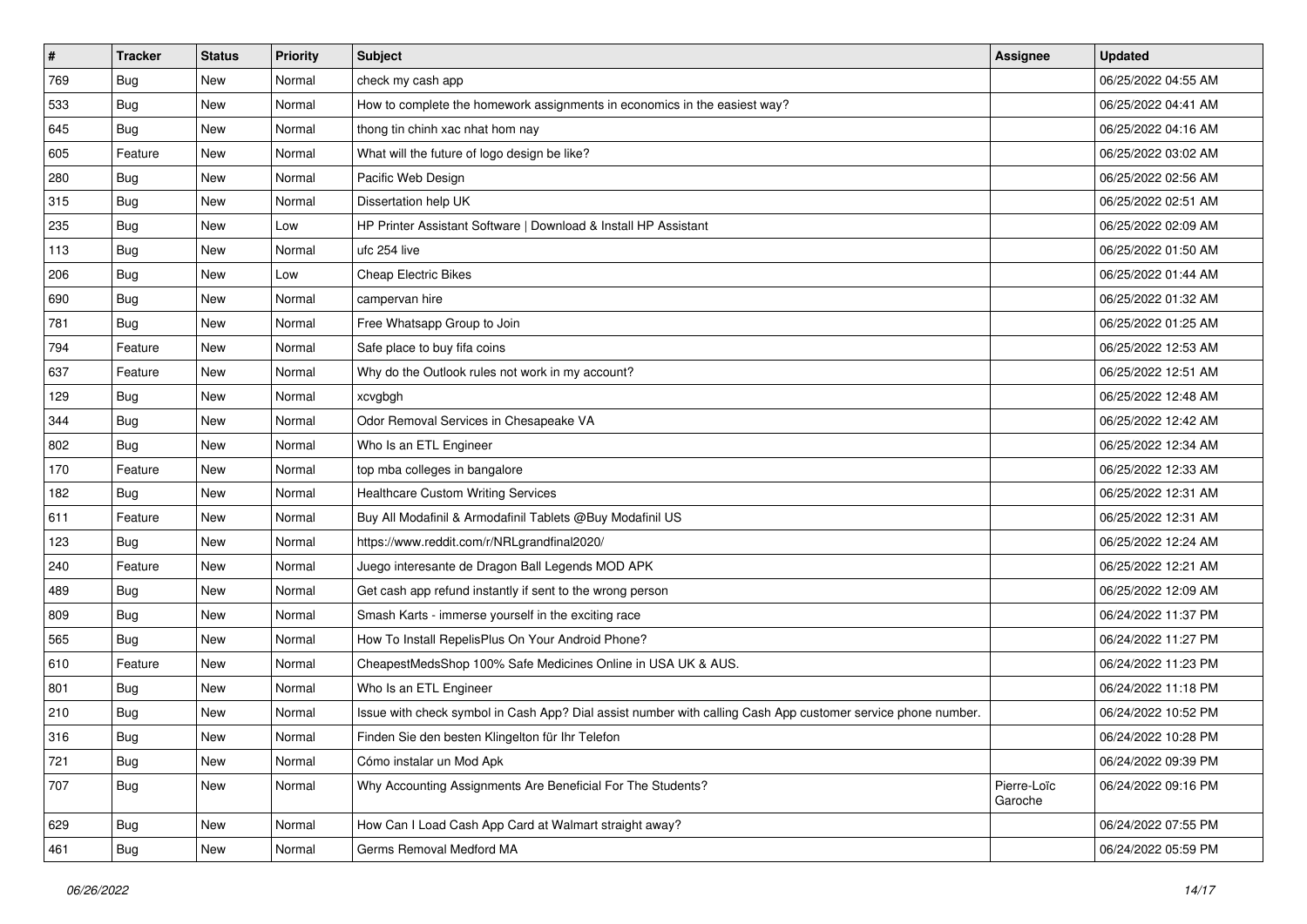| $\vert$ # | <b>Tracker</b> | <b>Status</b> | <b>Priority</b> | Subject                                                                             | <b>Assignee</b>        | <b>Updated</b>      |
|-----------|----------------|---------------|-----------------|-------------------------------------------------------------------------------------|------------------------|---------------------|
| 603       | <b>Bug</b>     | New           | Normal          | Premiere gratuito da lista de IPTV                                                  |                        | 06/24/2022 05:30 PM |
| 543       | Feature        | New           | Normal          | Get tech assistance with customer support on ATT Yahoo email login issue.           |                        | 06/24/2022 05:08 PM |
| 712       | <b>Bug</b>     | New           | Normal          | <b>Tips and Tricks</b>                                                              |                        | 06/24/2022 04:19 PM |
| 616       | <b>Bug</b>     | New           | Normal          | Buy Anavar Tablets   Anavar For Sale in USA, UK & Australia                         |                        | 06/24/2022 03:52 PM |
| 701       | <b>Bug</b>     | New           | Normal          | Why Law Essay Helper UK is Necessary?                                               |                        | 06/24/2022 03:17 PM |
| 516       | <b>Bug</b>     | New           | Normal          | Does Cash App Help To Get Cash App Refund Without Any Interruption?                 |                        | 06/24/2022 01:56 PM |
| 782       | <b>Bug</b>     | New           | Normal          | Comment faire une sonnerie téléphonique                                             |                        | 06/24/2022 01:32 PM |
| 803       | Feature        | New           | High            | Ketamine Online Store                                                               | Pierre-Loïc<br>Garoche | 06/24/2022 01:24 PM |
| 561       | Bug            | New           | Normal          | Enjoy the Full YouTube Premium Experience With YouTube Premium Membership           |                        | 06/24/2022 11:10 AM |
| 599       | Bug            | New           | Normal          | Do you know how to delete cash app account from your computer?                      |                        | 06/24/2022 10:42 AM |
| 559       | <b>Bug</b>     | New           | High            | What Are Permission For Applications like Facebook Sending MMS?                     |                        | 06/24/2022 10:07 AM |
| 285       | Bug            | New           | Normal          | Have you ever written an essay?                                                     |                        | 06/24/2022 09:38 AM |
| 1125      | <b>Bug</b>     | New           | Normal          | What is Wordscapes?                                                                 |                        | 06/24/2022 09:05 AM |
| 661       | Bug            | New           | Normal          | Turbo VPN MOD APK Download                                                          |                        | 06/24/2022 08:51 AM |
| 762       | Bug            | New           | Normal          | How To Add Money To A Cash App Card If Struggling With Low Amount?                  |                        | 06/24/2022 07:48 AM |
| 736       | <b>Bug</b>     | New           | Normal          | I Want to Edit in My Website (transfer-factor.net) Unfortunately, Unable to Edit It |                        | 06/24/2022 07:32 AM |
| 1100      | Feature        | New           | Low             | <b>Food Products</b>                                                                | Pierre-Loïc<br>Garoche | 06/24/2022 07:28 AM |
| 678       | <b>Bug</b>     | New           | Normal          | How to be a winner in buidnow gg                                                    |                        | 06/24/2022 06:57 AM |
| 725       | Feature        | New           | Normal          | What are memo writing services design                                               |                        | 06/24/2022 06:24 AM |
| 655       | <b>Bug</b>     | New           | Normal          | <b>Eggplant Health Benefits</b>                                                     |                        | 06/24/2022 05:17 AM |
| 1124      | <b>Bug</b>     | New           | Normal          | Cookie clicker unblocked                                                            |                        | 06/24/2022 05:14 AM |
| 688       | <b>Bug</b>     | New           | Normal          | How to use twitch.tv/activate?                                                      |                        | 06/24/2022 04:16 AM |
| 1123      | <b>Bug</b>     | New           | Normal          | Where To Watch FIFA World Cup 2022                                                  |                        | 06/24/2022 03:51 AM |
| 761       | Bug            | New           | Normal          | What is it about basketball that makes it so popular in the United States?          | Corentin<br>Lauverjat  | 06/24/2022 03:48 AM |
| 134       | <b>Bug</b>     | New           | Normal          | wisegolfers                                                                         |                        | 06/24/2022 03:34 AM |
| 222       | Bug            | New           | Normal          | Social Profile links                                                                |                        | 06/24/2022 02:53 AM |
| 933       | Bug            | New           | Normal          | How Can I Watch Movies on My Mobile Phone                                           |                        | 06/24/2022 12:55 AM |
| 172       | Feature        | New           | Normal          | pgdm colleges in bangalore                                                          |                        | 06/23/2022 10:47 PM |
| 145       | <b>Bug</b>     | New           | Normal          | abdulbaissagar                                                                      |                        | 06/23/2022 10:46 PM |
| 550       | <b>Bug</b>     | New           | Normal          | Nederland FM - beste manieren om naar internationale radio op internet te luisteren |                        | 06/23/2022 08:56 PM |
| 656       | <b>Bug</b>     | New           | Normal          | Kiwi Nutrition Facts And Health Benefits                                            |                        | 06/23/2022 05:18 PM |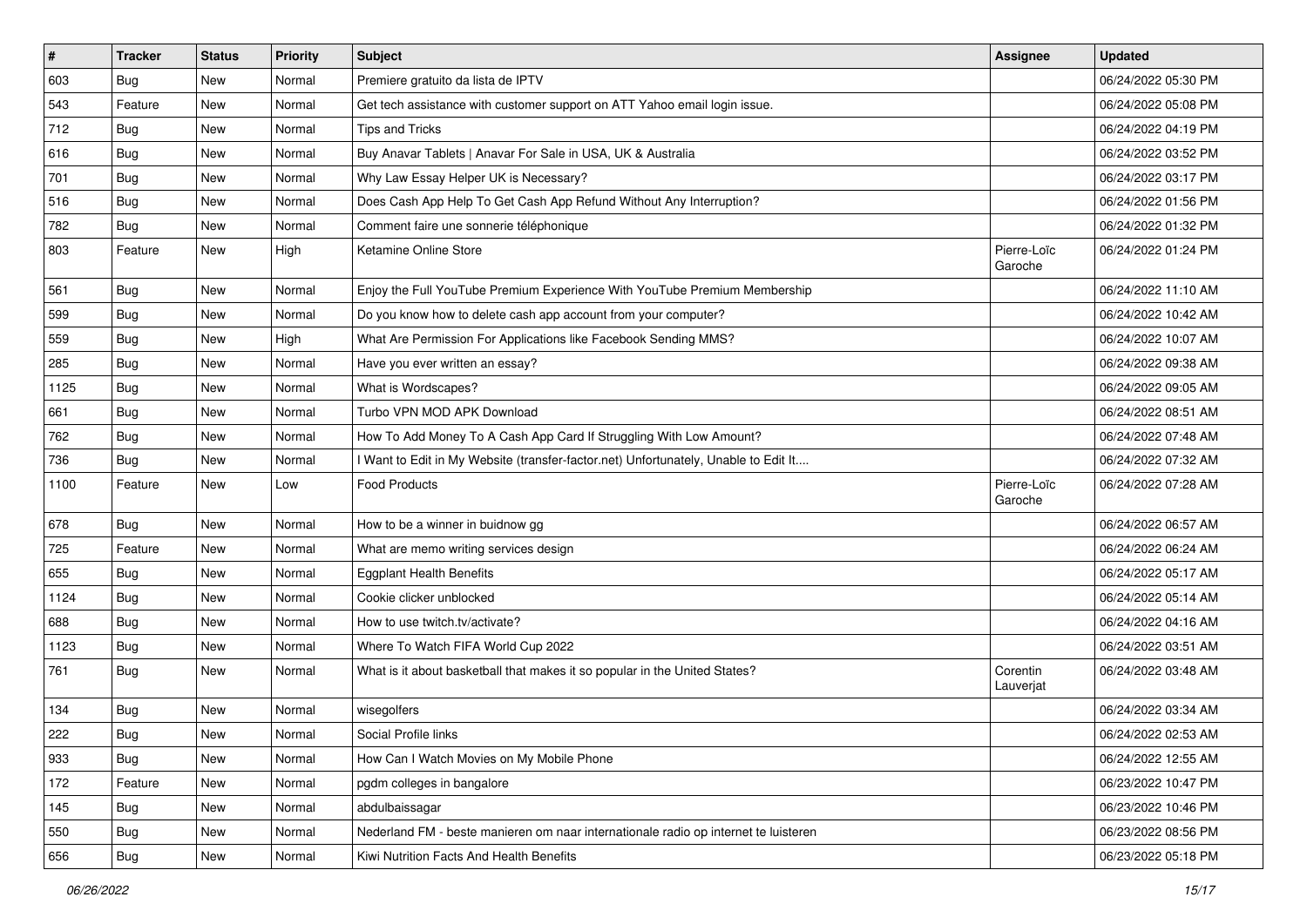| $\sharp$ | <b>Tracker</b> | <b>Status</b> | <b>Priority</b> | Subject                                                                  | <b>Assignee</b>        | <b>Updated</b>      |
|----------|----------------|---------------|-----------------|--------------------------------------------------------------------------|------------------------|---------------------|
| 594      | Feature        | New           | Normal          | How does research proposal help online make it easy for me?              |                        | 06/23/2022 04:40 PM |
| 1105     | Bug            | New           | High            | What is Mahjong online?                                                  |                        | 06/23/2022 04:02 PM |
| 271      | Feature        | New           | Normal          | Fashion                                                                  |                        | 06/23/2022 02:36 PM |
| 693      | Feature        | New           | Normal          | How To Get My Money Back From The Cash App To Your Wallet?               |                        | 06/23/2022 02:32 PM |
| 816      | Bug            | New           | Normal          | Play Scribble io fun with everyone                                       |                        | 06/23/2022 10:52 AM |
| 576      | <b>Bug</b>     | New           | Normal          | So laden Sie ein Instagram-Bild herunter                                 |                        | 06/23/2022 09:23 AM |
| 460      | Bug            | New           | Normal          | Floor Cleaning Medford MA                                                |                        | 06/23/2022 08:39 AM |
| 815      | <b>Bug</b>     | New           | Normal          | how do i call cash app customer service                                  | Xavier Thirioux        | 06/23/2022 08:36 AM |
| 471      | Bug            | New           | Normal          | Residential Floor Cleaning Westchester MA                                |                        | 06/23/2022 07:55 AM |
| 174      | Feature        | New           | Normal          | Digital Marketing Philadelphia                                           |                        | 06/23/2022 07:06 AM |
| 654      | Feature        | New           | Normal          | Peach Health Benefits                                                    |                        | 06/23/2022 05:34 AM |
| 632      | Bug            | New           | Normal          | CheapestMedsShop   100% Safe Medicines Online in UK & AUS.               |                        | 06/23/2022 05:23 AM |
| 817      | Bug            | New           | Normal          | Pacman 30th Anniversary                                                  |                        | 06/23/2022 04:51 AM |
| 1122     | Bug            | New           | Normal          | Count the number of words on the Microsoft Word application in the phone |                        | 06/23/2022 04:19 AM |
| 313      | Bug            | <b>New</b>    | Normal          | Water Extraction Services in Virginia Beach VA                           |                        | 06/23/2022 02:14 AM |
| 766      | Bug            | New           | Normal          | Pobreflix Mod APK Review                                                 |                        | 06/23/2022 01:39 AM |
| 562      | <b>Bug</b>     | <b>New</b>    | Normal          | Learn Basic Mahjong Rules                                                |                        | 06/23/2022 12:48 AM |
| 245      | Bug            | New           | Normal          | Write My Essay For Me Cheap                                              |                        | 06/22/2022 05:30 PM |
| 926      | Bug            | New           | Normal          | tavor 7                                                                  |                        | 06/22/2022 05:08 PM |
| 155      | <b>Bug</b>     | New           | Normal          | Cant access my cash app account                                          | Pierre-Loïc<br>Garoche | 06/22/2022 02:15 PM |
| 681      | Feature        | New           | High            | <b>Online Class</b>                                                      |                        | 06/22/2022 01:12 PM |
| 1121     | Bug            | New           | Normal          | LustreC do not run                                                       |                        | 06/22/2022 08:43 AM |
| 796      | <b>Bug</b>     | New           | Normal          | How Does Cash App $++$ actually work and What is the process of it       |                        | 06/22/2022 07:03 AM |
| 614      | <b>Bug</b>     | New           | Normal          | Como baixar o MOD APK no celular                                         |                        | 06/22/2022 04:46 AM |
| 606      | Feature        | New           | Normal          | Play unblocked cookie crush 3                                            | Pierre-Loïc<br>Garoche | 06/22/2022 04:12 AM |
| 262      | <b>Bug</b>     | New           | Normal          | It this true to dealing Wuth                                             |                        | 06/22/2022 04:07 AM |
| 786      | Bug            | New           | Normal          | Best Assignment Help in Australia & UK                                   |                        | 06/21/2022 09:28 PM |
| 1069     | Bug            | New           | Normal          | how to get cash app support phone number 24*7 available                  |                        | 06/21/2022 08:36 PM |
| 249      | Bug            | New           | Normal          | Steps to Activate Cash App Card in Less then 2 Minutes - Get Information | Pierre-Loïc<br>Garoche | 06/21/2022 07:52 PM |
| 1072     | Bug            | New           | Normal          | ij.start canon                                                           |                        | 06/21/2022 06:56 PM |
| 1071     | <b>Bug</b>     | New           | Normal          | Cinema HD Review - Cinemahdv2.net                                        |                        | 06/21/2022 06:54 PM |